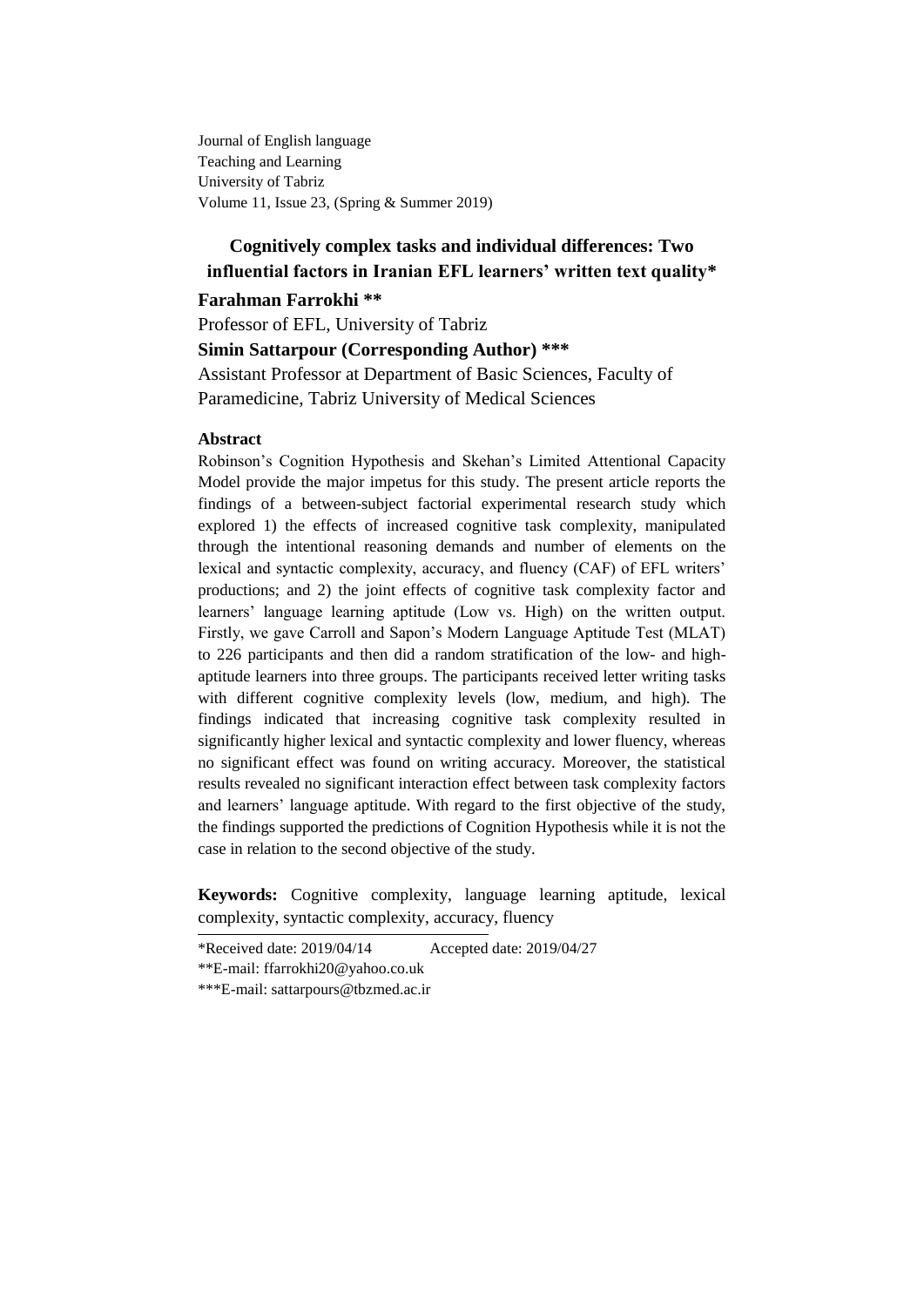## **Introduction**

Whereas the effect of task related variables on oral language production has been much reported in the past twenty years, investigating the connection between task-based research and writing skill especially the role of task complexity in writing performance is an insufficiently [researched](https://en.wiktionary.org/wiki/research) area (Carless, 2012; Johnson, 2017; Porte & Richards, 2012; Samuda & Bygate, 2008). It is important to take into account the significant role of tasks in writing processes since they connect the writer with his writing environment and the intended audience, and then bring the value of both real-world application and attention to meaning, content, and linguistic elements to the forefront (Byrnes & Mancho´n, 2014; Ruiz-Funes, 2015). The existing writing models (e.g., Flower & Hayes, 1980; Kellogg, 1996) have proposed that writing is a kind of problem solving activity including some cognitive processes requiring a writer's constant management of limited attentional resources. In this regard, task-based research can be a good way leading us to grasp what learners allocate their limited attentional and memory resources to, how task manipulation affects the cognitive processing of writers, and how this manner of resource allocation may impact the resulting writing quality.

Among the small number of research studies (e.g., Ishikawa, 2006; Kormos, 2011; Kuiken &Vedder, 2007, 2008, 2012; Ong, 2014; Ong & Zhang, 2010, 2013; Shajeri & Izadpanah, 2016; Tavakoli, 2014) in the field of writing task complexity, cognitive burden has been manipulated by different means such as planning time, writing assistance, draft availability, removal of narrative context, here-andnow variables, and reasoning demand. Concerning the abovementioned variation in the manipulated variables, more similar or even partially replicated research studies are needed in order to reach more vigorous findings in the literature (Porte & Richards, 2012).

# **Statement of the problem**

Writing needs to be investigated more by researchers since it is a complicated, meaning- making, problem-solving, and cognitive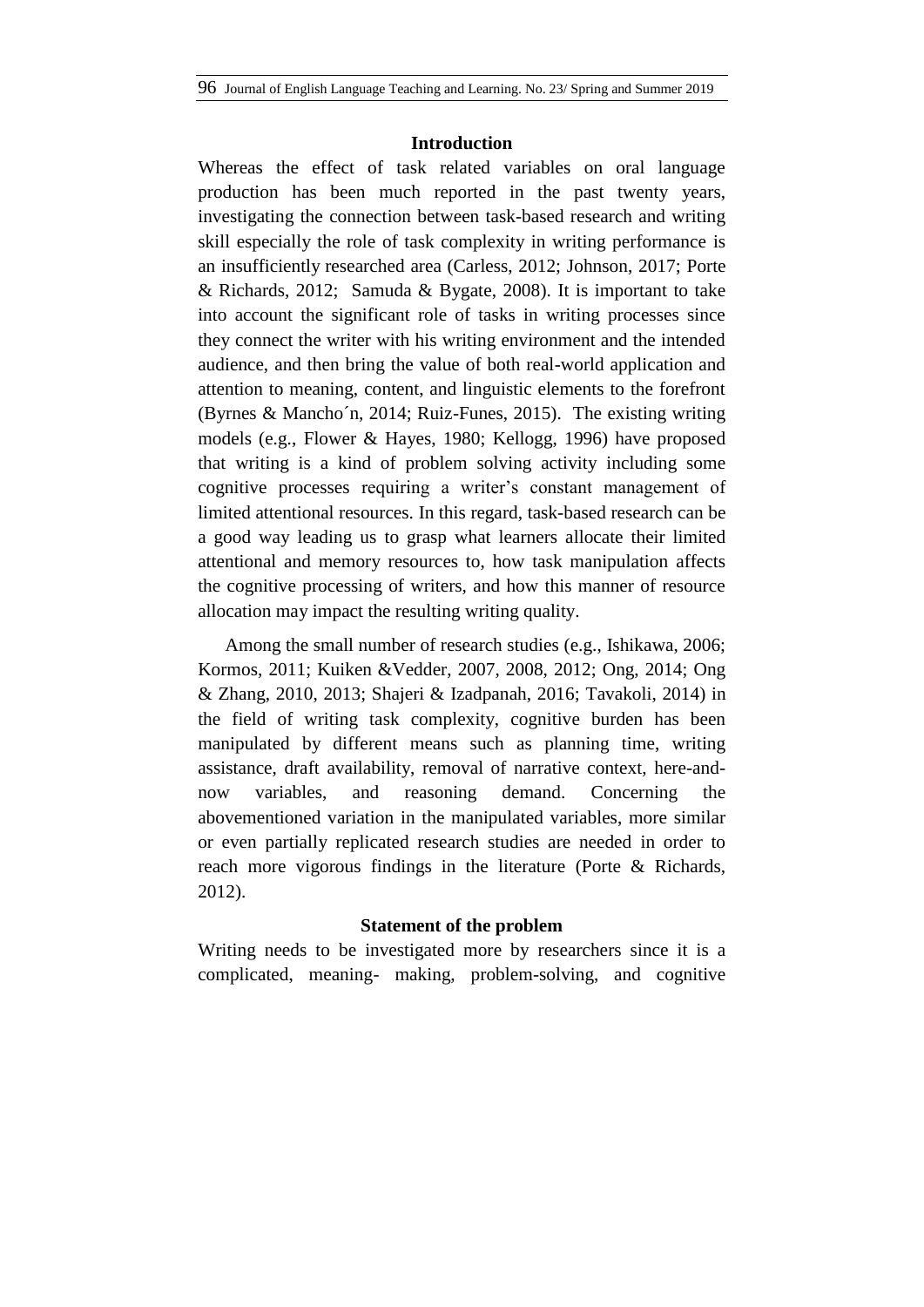activity in which multiple factors such as the learner, teacher, task, resources availability are all at play. Due to the higher possibility for online planning and its long-lasting and unhurried state, writing is believed to permit the writers to maintain their focus on linguistic aspects of production. Therefore, the effects of cognitive task complexity manipulation are likely to be more evident in written modality (Byrnes & Mancho´n, 2014). Accordingly, doing more taskbased research through examining the effects of manipulating cognitive task complexity factors can fill the gap in the literature and pave the way for understanding what learners allocate their attentional resources to and how this manner may impact the writing and consequently language learning and development.

Based on the above considerations concerning disconnected findings due to the diversity of the manipulated factors, one of the objectives of the current study was to contribute further empirical data to existing literature through investigating the interplay between foreign language writing and task-based language teaching by manipulating writing task complexity and then observing the resulting differences. This study is a partial replication of Kuiken and Vedder"s  $(2007, 2008, 2012)$  and Frear and Bitchener's  $(2015)$  studies using similar cognitive complexity factors (intentional reasoning demands and number of elements). Furthermore, due to scarcity of research studies investigating the role of IDs along with task complexity factors, the second contribution as well as novelty of the present study lie on examining how language learning aptitude can interact with task complexity factors to differentiate the ways learners' attentional resources are allocated. As asserted by Kormos and Trebits (2012), IDs such as anxiety, working memory capacity and aptitude might affect task performance by having an impact on students" decisions regarding the allocation of their attentional resources, their ability to handle attentional limitations, and also on the way they acquire particular aspects of linguistic competence.

### **Review of the related literature**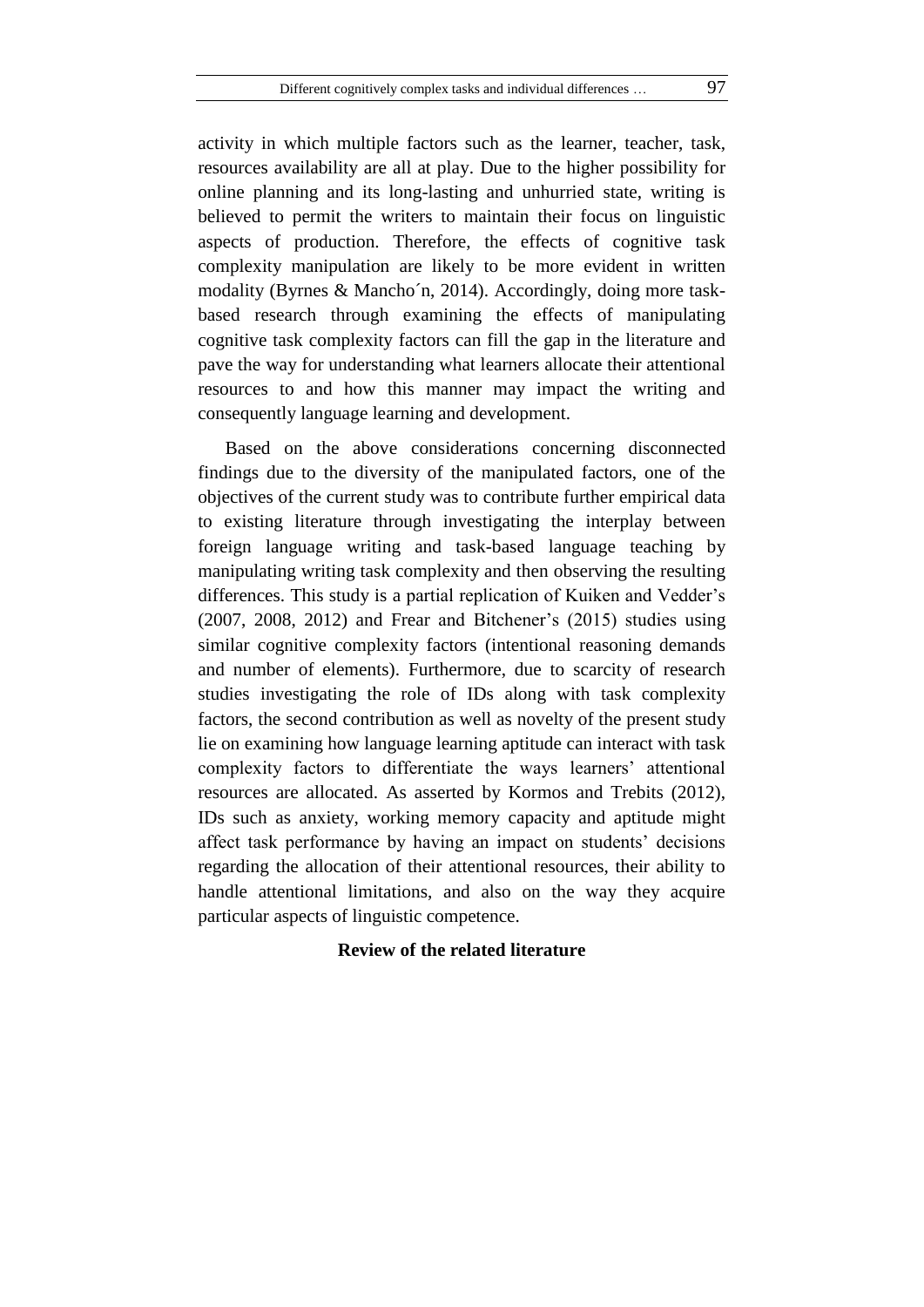First, the concept of task complexity and its differential effects on linguistic elements of the learners" productions is elaborated from the dissimilar perspectives of Robinson (2001a, 2001b, 2003) and Skehan (1998, 2001, 2005) in this section. Second, some recent task complexity research studies more related to our work are presented. Finally, the role of IDs in task-based research studies is explained by referring to the few empirical studies existingf in this field; moreover, the conceptualizations and operationalization of language learning aptitude as an independent factor in this study are briefly clarified.

### **Cognitive task complexity**

The link between tasks' cognitive demands and quality of task performance is one of the notable issues in task-based research. In Robinson"s (2001b) definition, "task complexity is the result of attentional, memory, and other information processing demands imposed by the structure of the task on the language learner" (p. 29). In the SLA literature, there are two major conflicting claims regarding how cognitive variables affect students' performance and also how students use their different attentional resources in task completion: Skehan"s (1996, 1998, 2001, 2003) Limited Capacity Hypothesis and Robinson"s (2001a, 2001b, 2003, 2005b, 2007b, 2011) Cognition Hypothesis.

The Limited Attentional Capacity Model assumed that our information processing capacity is limited, and as cognitive burdens of a task get heavier, more attentional resources are required to complete the task, hence resulting in trade-off effects among the three aspects of language production: accuracy, fluency, and complexity (Skehan & Foster, 1999, 2001, 2005). It is claimed that cognitively complex tasks distract learners' attention from linguistic forms since more attention will be paid to the content of the message, and not all aspects of language performance can be attended at the same time (Skehan, 2009).

In contrast, the Cognition Hypothesis introduced a multipleresources view of processing in the mind and claimed that learners have capacity to attend to more than one aspect of language at the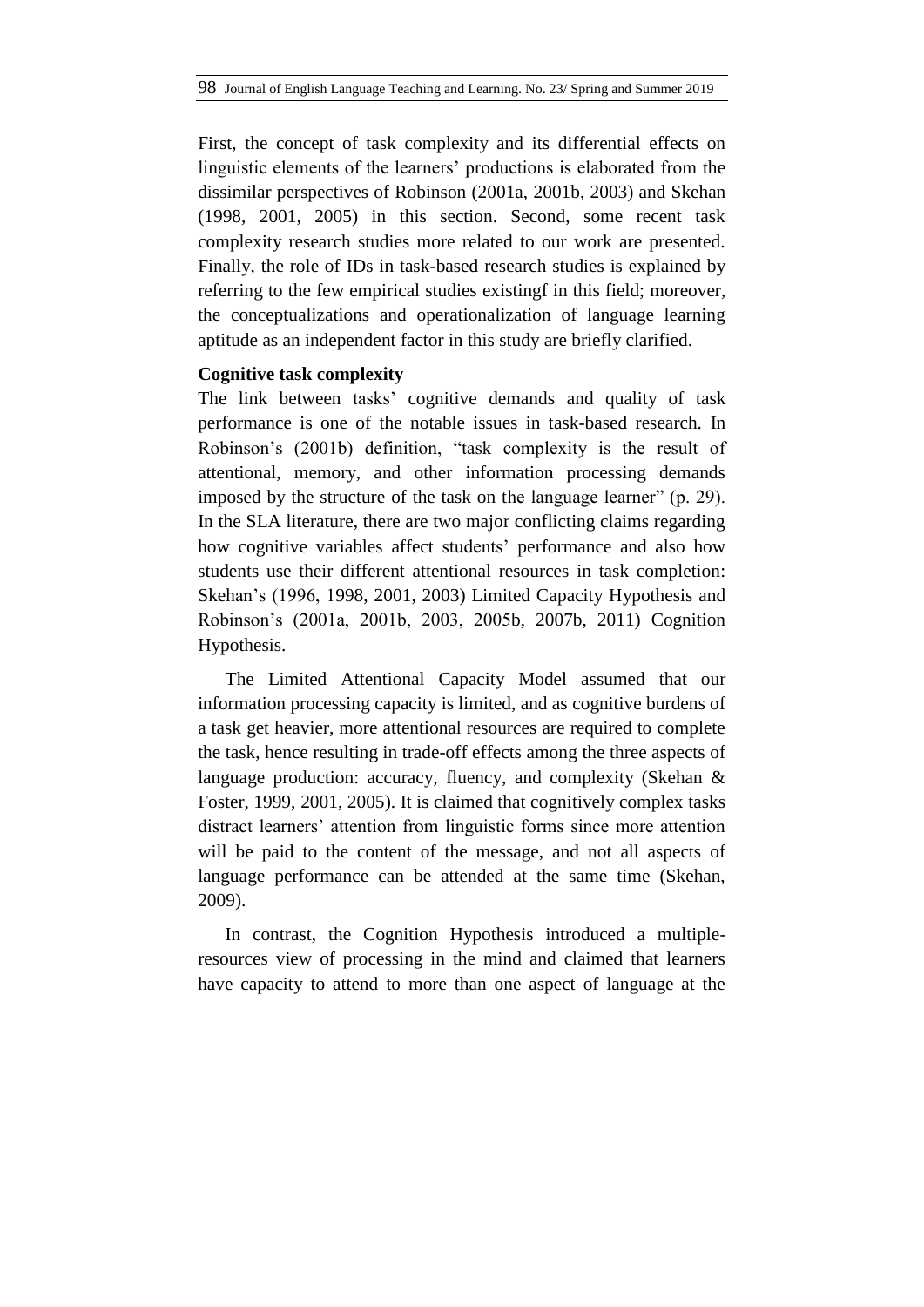same time. In this model, more cognitively complex tasks are assumed to cause a better performance especially with respect to accuracy and complexity. Two main dimensions of task complexity in Robinson"s (2001a) Triadic Componential Framework which determine the cognitive load of the tasks are a) "resource directing" feature which refers to reasoning requirements of a task (e.g.,  $\pm$  reasoning,  $\pm$  hereand-Now) and b) 'resource depleting' feature which refers to the needs of strategic planning to do a task  $(\pm$  planning time,  $\pm$  prior knowledge). Robinson (2001a, 2005b, 2007b) claimed that increasing task complexity along resource-directing dimensions will result in more accurate and complex production as learners have to attend to the conceptual or functional demands of the task, but it will lead to a lower fluency, as learners have to purposefully process language. On the other hand, it is postulated that an increase in task complexity with respect to the resource-dispersing dimensions will decrease fluency, accuracy, and complexity because this factor depletes learners" attentional resources and draw their attention away from any particular aspects of the linguistic system. In order to increase written task complexity in the current study, the researchers manipulated intentional reasoning demands and the number of elements of the tasks which are considered as resource-directing factors in the abovementioned framework.

# **Task complexity studies on written production**

To have a more focused review, only research studies exploring the effects of resource-directing factors are presented here. Kuiken and Vedder (2006, 2007, 2008, 2011), in a series of studies, analyzed the impact of manipulating letter-writing task complexity with respect to the number of elements and reasoning demands on syntactic complexity, lexical complexity, and accuracy. The findings showed that increasing task complexity led learners to write more accurately but not syntactically more complex texts. Regarding lexical complexity, Kuiken and Vedder (2006, 2007) found that increasing task complexity enhanced the lexical variation while no significant effects on lexical variation was found by Kuiken and Vedder (2008,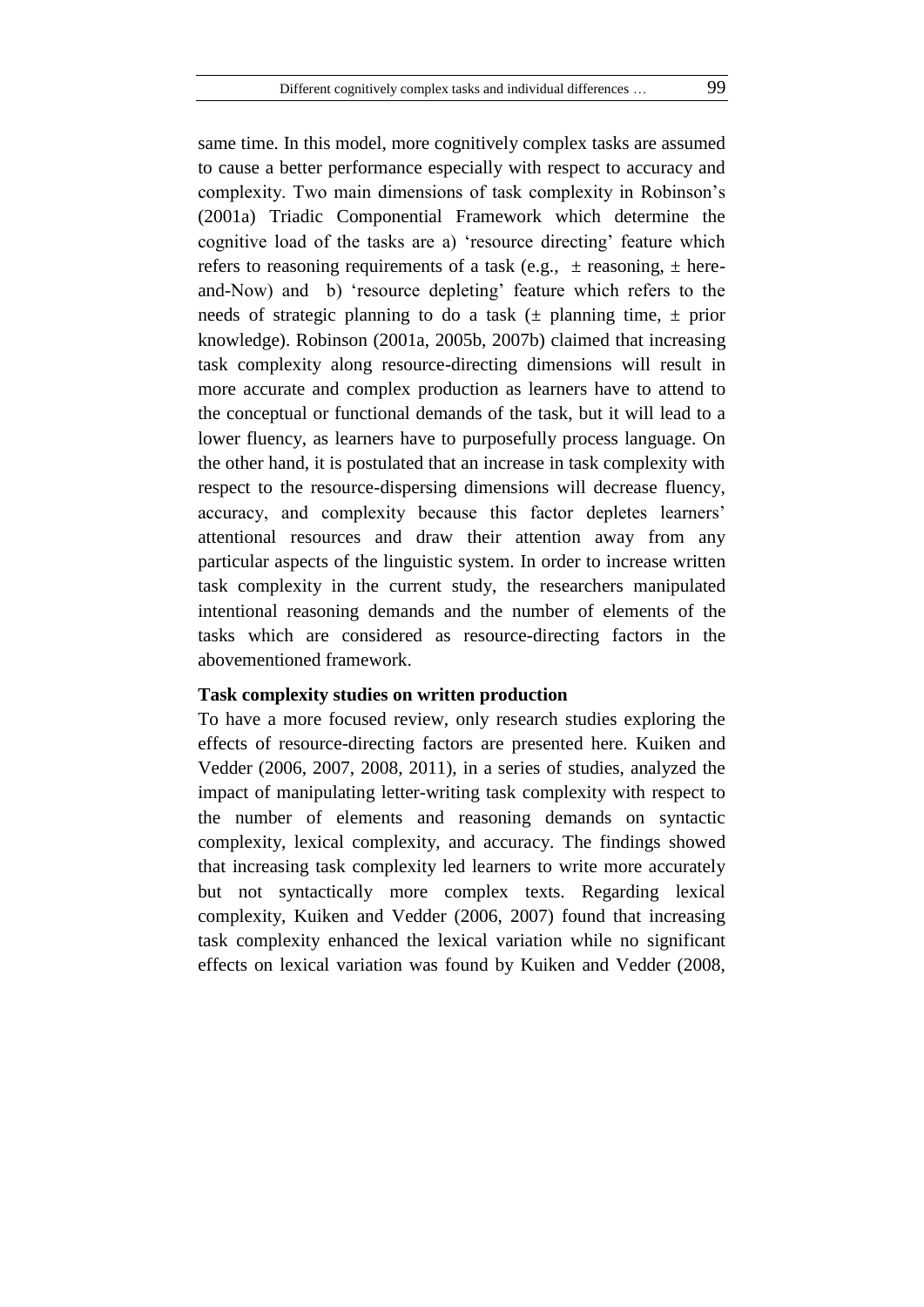2011). The differences in lexical complexity were only observable in the measures that did not account for text length. Recently, Kuiken and Vedder (2012) also explored the effect of L2 proficiency on the relationship between task complexity and linguistic production based on data from the three previous studies (Kuiken & Vedder, 2007, 2008, 2011). The findings showed that proficiency levels did not have any interaction effects with task complexity on linguistic performance. Following Kuiken and Vedder"s studies, Frear and Bitchener (2015) assessed the effects of the same cognitive task complexity on lexical and syntactic complexity. They noticed that though lexical complexity increased as a result of the increase in cognitive task complexity, this was not the case for syntactic complexity. However, some variations were seen in syntactic complexity when the ratios of different dependent clauses to T-units were measured separately.

Using the same resource-directing factors as the above studies, Cho (2015) examined 110 Korean EFL learners" performance on argumentative writing essays. Unlike the predictions of the Cognition Hypothesis, it was found that the participants performing the complex task produced more fluent writings than those doing the simple task, and no significant effect was observed on accuracy or syntactic complexity of the argumentative writings. Finally, Shajeri and Izadpanah (2016) explored the impact of the cognitive complexity manipulation of the narrative picture sequence tasks through reasoning demands on 48 EFL writers" performance. More complex task was found to facilitate the lexical complexity, syntactic complexity, and fluency of the outputs whereas less accuracy was reported in the more complex task. Thus, the findings of this study seem to confirm the existence of a trade-off between accuracy and complexity as predicted in the Limited Attentional Complexity Model.

Investigating different resource-directing factors, Ishikawa (2006) examined the effects of the  $\pm$  Here-and-Now dimension and found that increasing task complexity led to greater accuracy, complexity, and fluency of written language. More recently, Ong and Zhang (2010) studied the effects of  $\pm$  draft-availability factor as a resource-directing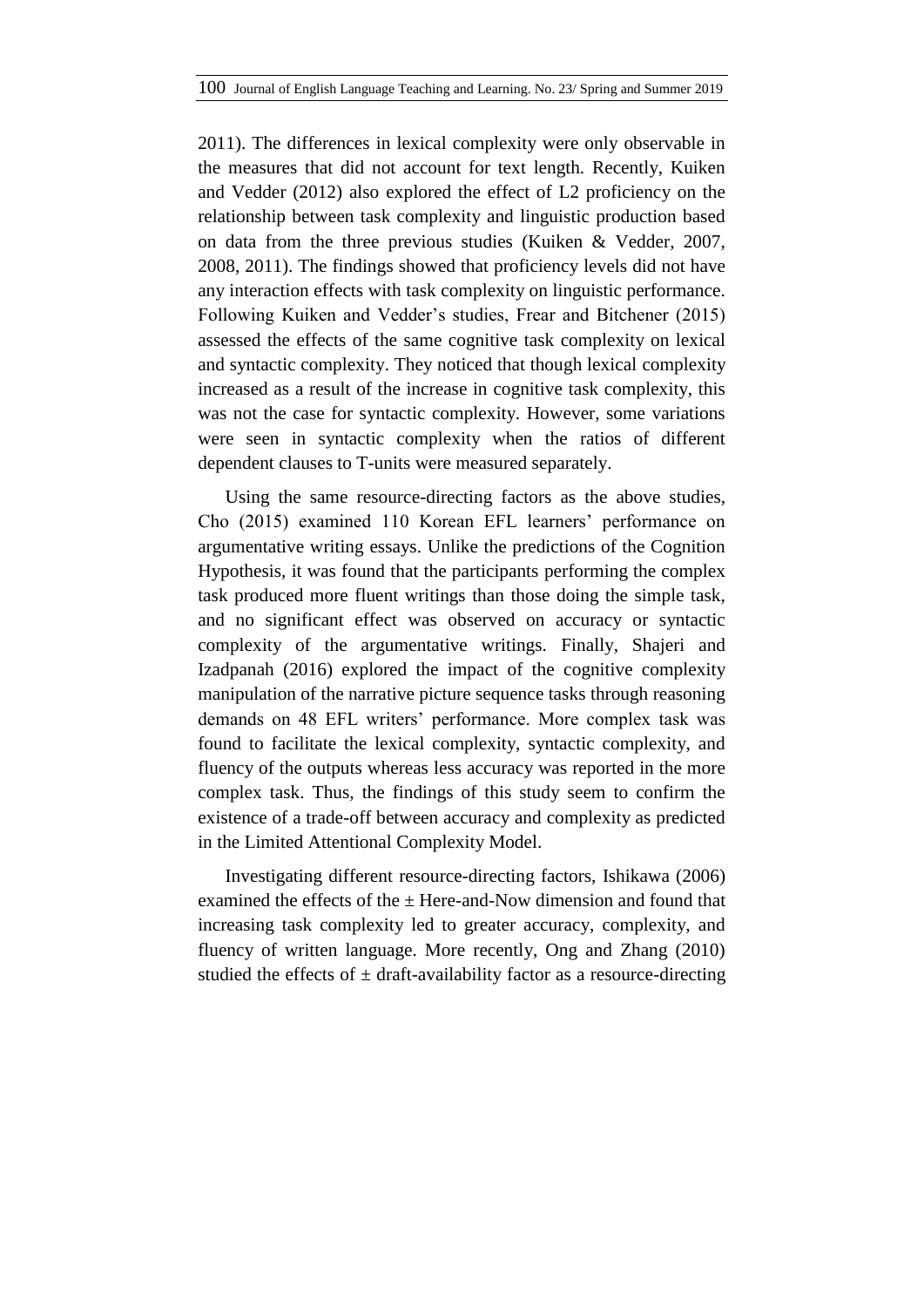factor along with resource-dispersing factors of  $\pm$  planning time and  $\pm$ writing assistance on the fluency and lexical complexity in EFL learners" argumentative essays. Regarding ±draft availability, no significant differences in fluency and lexical complexity were discovered. In addition, Ong and Zhang (2013), utilizing the same data, analyzed the effects of the same variables on the writing quality and found that the learners revealed a tendency toward a high quality production in a condition that the first draft was not available to them.

Mohammadzadeh, Dabaghi, Tavakoli (2013) also investigated the effects of increasing task complexity along both Here-and-Now and planning time dimension on fluency, accuracy, and complexity of 30 EFL learners" written performance on narrative picture sequence tasks. Regarding the resource-directing dimension (Here-and-Now), they did not detect any significant effects on any of the target linguistic measures.More recently, Tavakoli (2014) also used two narrative tasks with different levels of CTC and examine their effects on L2 learners" written performance. In less complex task, the story was based on a single storyline including the foreground events while in more complex task, the storyline was unfolded through the events in both the background and foreground of the story. Syntactic complexity was the only measured linguistic element which was calculated through Mean length of T-units. In line with predictions of Cognition Hypothesis, more complex task encouraged more subordination and longer grammatical units.

Furthermore, Ruiz-Funes (2015) attempted to increase writing tasks" complexity through different essay topics and genres which were assumed to impose different degrees of reasoning demands on the writers. She analyzed the data from two separate studies conducted by the same researcher (2013, 2014) at two distinct language proficiency levels: advanced and intermediate. In both studies, syntactic complexity increased while accuracy and fluency decreased on more complex task. Findings also suggested that the relationship between task complexity and linguistic measures may be associated with the language proficiency level in terms of writing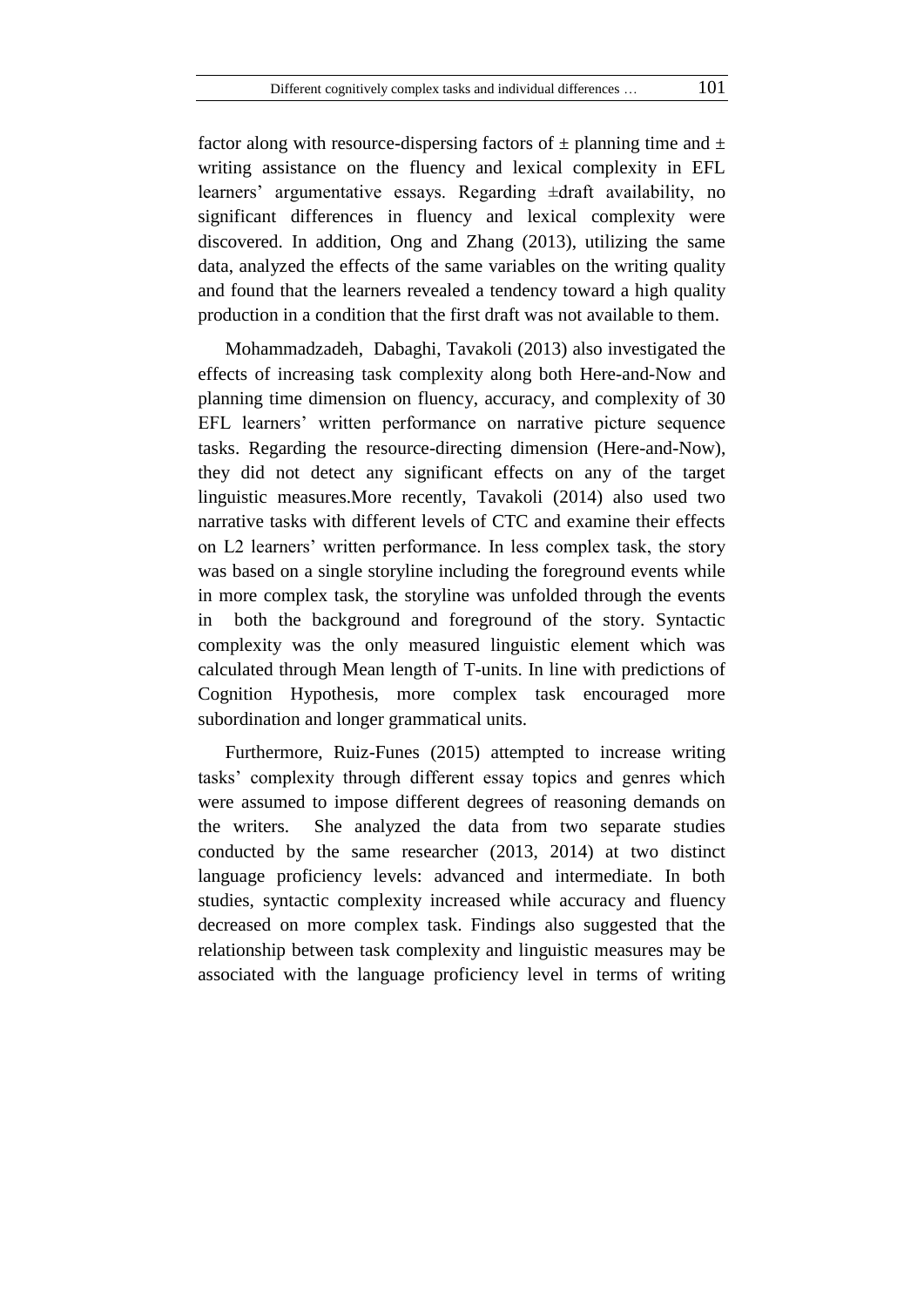expertise in the way that high-proficient writers benefit more from the cognitively demanding tasks in comparison to low-proficient ones.

It can be inferred from these findings that there is a lack of consistency in the results, and this makes it challenging to make robust claims. The factors contributing to these inconsistent results can be the wide variation of independent factors used to manipulated task complexity and also different measures used in accounting for linguistic elements of language production. Therefore, more similar studies are required in order to consolidate the results.

#### **Individual differences (IDs) and task performance**

Research on interactions between IDs and external variables allow for more "fine-tuned predictions that help with adaptation of teaching methodologies to students or matching students with treatments" (DeKeyser, 2012, p.190). Despite a great emphasis on the need to examine these probable interactions, only few studies (Kormos & Trebits, 2011, 2012; Niwa, 2000; Norris & Ortega, 2009; Robinson, 2007a) have addressed the issue of how IDs may differentiate the ways in which learners can benefit from the manipulation of certain task features. Thus, it is indicative of a real scarcity in interaction research studies in SLA field.

Niwa (2000) investigated the relationship between reasoning demand feature of the task complexity and three ID variables: intelligence, aptitude, and working memory. In this study, by increasing the task complexity, a greater differentiating role of cognitive IDs was found in task performance. Robinson (2007b) also analyzed how input, processing, and output anxiety affected students" performance on narrative tasks with different cognitive loads. He concluded that the negative correlation between output anxiety and syntactic complexity got stronger in more complex tasks; however, no significant link between anxiety and accuracy and fluency of task performance was found.

Moreover, the effects of working memory capacity on the narrative tasks" performance were explored by Kormos and Trebits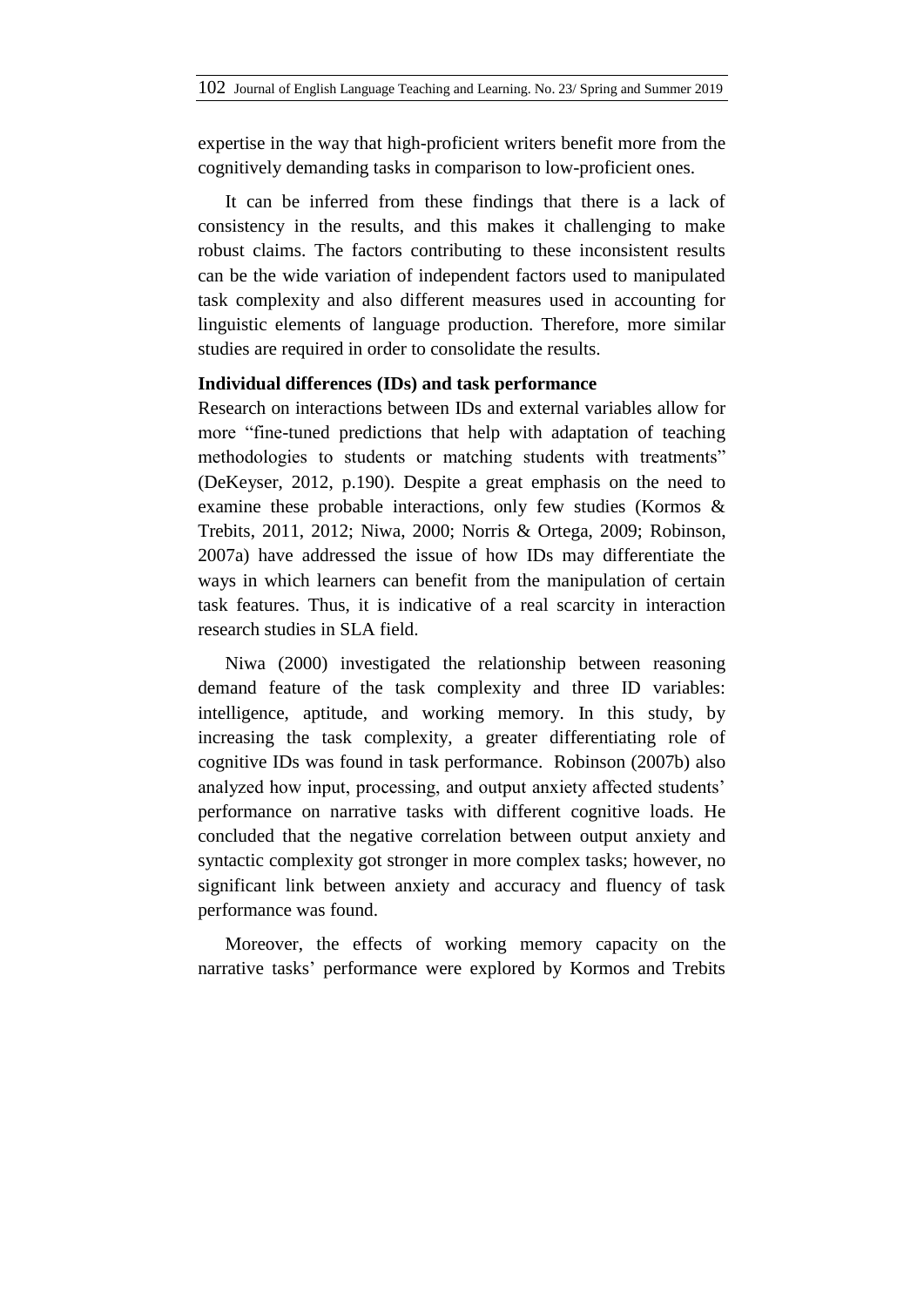(2011). Their findings suggested that high working memory capacity might allow students to produce narratives with high clausal complexity, but it might not be conducive to directing learners' attention to specific dimensions of the task such as subordination. In general, it was concluded that this ID variable seems to play a limited role in influencing the learners" output. Finally, Kormos and Trebit (2012) tried to find out the relationship between components of aptitude and the fluency, lexical variety, syntactic complexity, and accuracy in both written and spoken narrative tasks. The results illustrated a complex interaction between aptitude components and task performance under different conditions, and deductive ability and grammatical sensitivity were the components of aptitude strongly relating to the accuracy and complexity of production.

As language learning aptitude has been considered to be one of the best predictors of language learning success (see Abrahamsson & Hyltenstam, 2008; Dornyei, 2005), the researchers of this study intended to examine the interaction effect of language learning aptitude with task complexity features, and the concept of aptitude will be presented more extensively in the following section.

## **Language learning aptitude**

Carroll (1993) referred to aptitude as "a cognitive ability that is possibly predictive of certain kinds of future learning success" (p. 16); however, he had already clarified that aptitude should be defined only in terms of predicted learning rate not the final achievement. Carroll (1981) determined four factors underlying foreign language aptitude:

i) phonetic coding ability, that is, the ability to identify distinct sounds, to form associations between those sounds and symbols representing them; ii) grammatical sensitivity or the ability to recognize the grammatical functions of words; iii) rote learning ability, defined as the ability to learn associations between sounds and meanings rapidly and efficiently; and iv) deductive learning ability, which is the ability to infer or induce the rules governing a set of language materials, given sample language materials. (p. 105)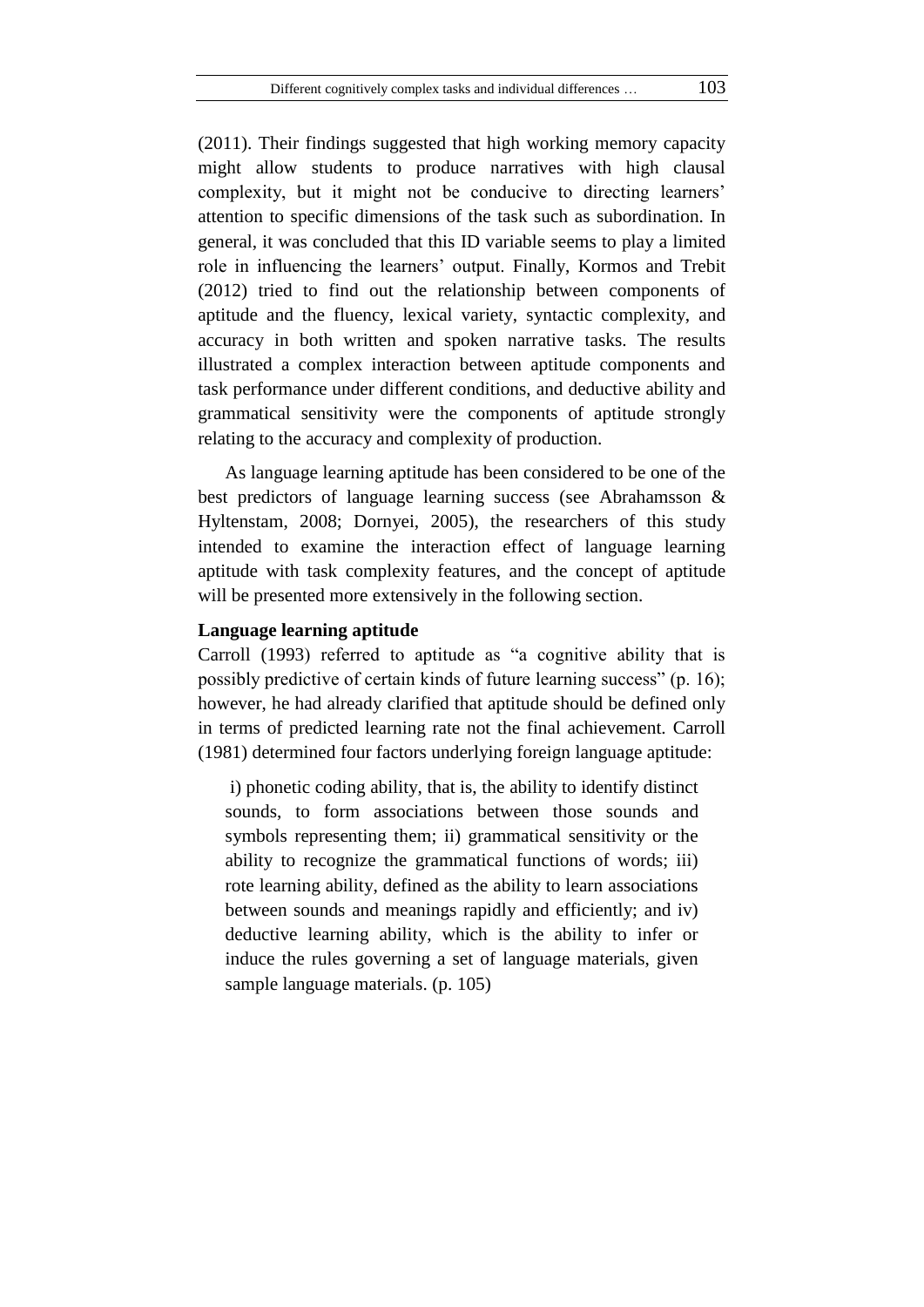In another conceptualization of aptitude, suggested by Robinson (2002, 2007a), language learning aptitude consists of a network of aptitude complexes, and there are interactions between aptitudinal complexes and different contexts for learning. He has identified a number of 'aptitude-complexes' or combinations of cognitive abilities that are differentially related to processing under different conditions of instructional exposure to L2 input, and the strengths in one or another of these complexes of abilities can be expected to be important to learning from one instructional technique, or under one condition, versus another. Although Robinson (2005a) has obviously pointed to a clear need to update the current theories and measures of aptitude, the existing aptitude tests have not followed the assumptions of these new frameworks. Therefore, most of the researchers rely on the most valid existing psychometric aptitude tests.

# **The Current Study**

The purpose of this investigation is twofold: First, to examine the differential effects of increasing cognitive task complexity on lexical and syntactic complexity, accuracy, and fluency of the learners" letter writing tasks and second, to find out about the interaction effects of cognitive task complexity factor and language learning aptitude on the linguistic elements of writing quality. The following research questions are sought in this study:

- 1. What are the effects of increased task complexity, manipulated through intentional reasoning demands and the number of elements, on the lexical and syntactic complexity, accuracy, and fluency of EFL learners' letter writing task output?
- 2. What are the joint effects of increased task complexity and learners" language learning aptitude on the lexical and syntactic complexity, accuracy, and fluency of EFL learners' writing task output?

## **Method**

### **Participants and context**

The population from which the sample was obtained consisted of nonnative learners of English as a foreign language. The data of the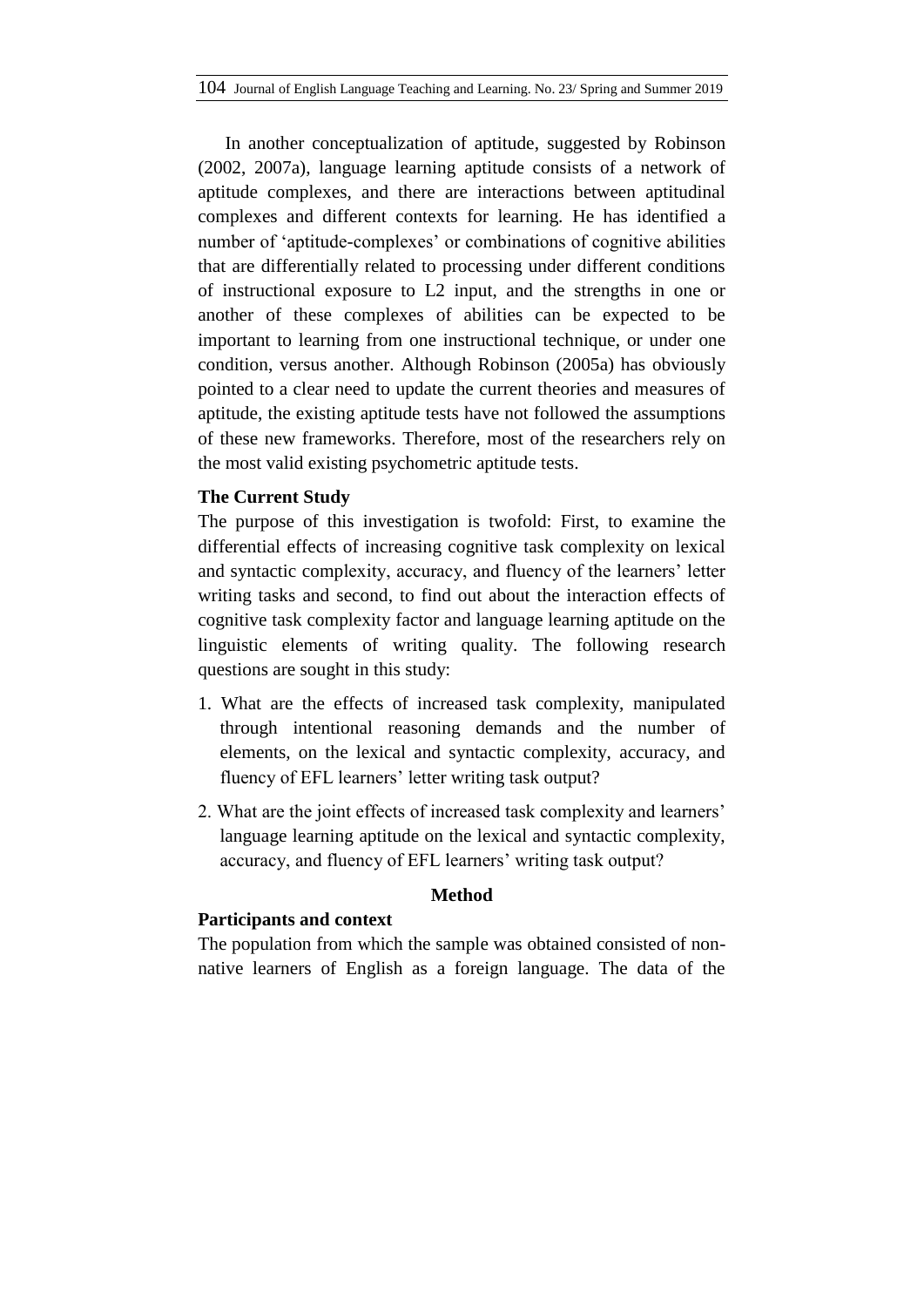current study was collected from three state universities in Iran. The participants' age ranged from 19 to 29 years old  $(M=22.64)$ . They (N= 257) were undergraduate students majoring in English literature and English language teaching, and data collection in this study was conducted during normal university class sessions. In order to assess the language proficiency of the participants and check their homogeneity, Oxford Quick Placement Test (OQPT) was given to them before starting to collect the data. Three participants withdrew halfway, and 28 ones, being determined as either highly advanced or beginners through the OQPT scores, were excluded from the study to save the homogeneity of the sampling group. Thus, the main sample included 226 (females=128, males=98) learners selected from intermediate levels.

### **Instruments**

*Oxford Quick Placement Test (version 1).* This test includes 60 multiple choice items with 30-minute allocated time, and test takers can be placed at different proficiency levels (A1= breakthrough to C2 = mastery) according to the score range.

*Modern Language Aptitude Test.* To measure language learning aptitude, several instruments already exist; however, to date, Carroll & Sapon"s (1959) MLAT is the earliest and most used and validated test based on the four main facets of language aptitude mentioned above. The MLAT has been used in numerous studies since 1950s, and there is a growing consensus of its validity when used as a test of language aptitude (see Carroll, 1981, 1993; Como et al., 2002; Parry & Child, 1990; Stansfield & Reed, 2004). DeKeyser (2000) clearly stated that the MLAT "is usually considered the best verbal aptitude test in terms of its predictive validity for L2 learning" (p. 509). Therefore, the MLAT provides a strong measure of language aptitude and is used in the current research study.

In spite of the fact that the MLAT is considered by some to be outdated; it has a very high correlation to general intelligence and is cited as a reliable measure across studies, in various languages, and in different contexts. There is a general consensus among researchers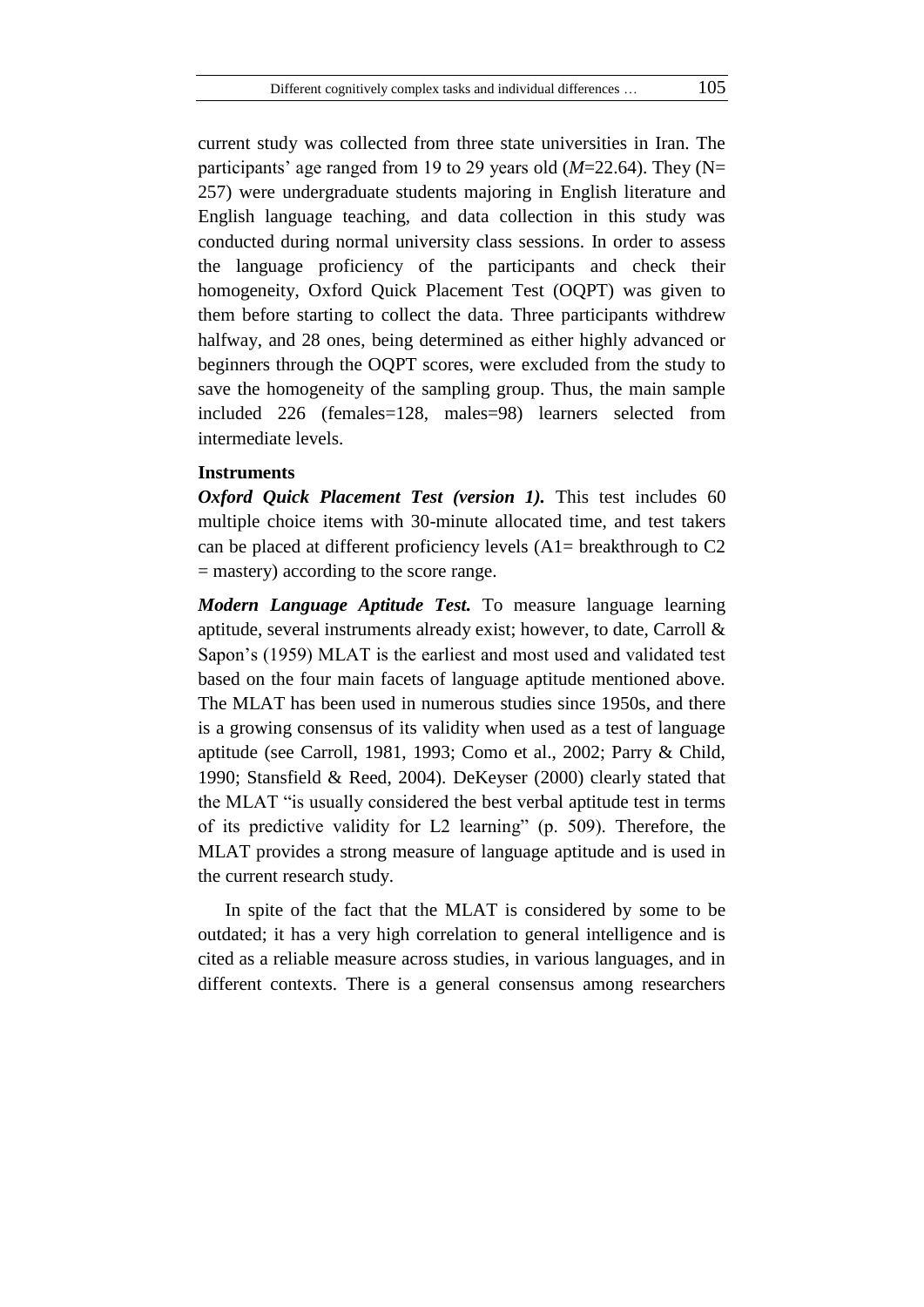that there is no clear evidence in the existing literature to prove the superiority of the new testing instruments over the MLAT (Sawyer & Ranta, 2001; Sparks & Ganschow, 2001). Furthermore, some test developers, themselves, admitted the defeat of their tests. For instance, Peterson and Al-Haik (1976) administered the Defense Language Aptitude Battery (DLAB) which was suitable for discriminating better among higher aptitude students, to over 1,000 subjects to compensate for the plateau effect of MLAT (Kiss & Nikolov, 2005, as cited in Dornyei, 2005), but it was found that the predictive validity of the instrument increased not significantly. In a study comparing various aptitude batteries to their newly developed VORD, Parry and Child (1990) also found that the MLAT was "the best overall instrument for predicting language-learning success" (p. 52).

Thus, the MLAT provides a strong measure of language aptitude and will be used in the current research study. Anderson (2012) has summarized four research-based merits of the MLAT as the following:

1) the MLAT does in fact measure a different construct than general intelligence; 2) language aptitude, as measured by the MLAT, is not trainable; 3) the MLAT successfully measures the language aptitude of learners in both formal and informal contexts; 4) for 50 years the MLAT has proven to be a valid and reliable measure with  $0.4 - 0.6$  validity and  $.83$  to .93reliability scores reported (Carroll & Sapon, 2002). Overall, the MLAT continues to be one of the best predictors for success in language learning available today and as such, is an important tool for researchers in SLA and the fields of language education and educational psychology (p. 57).

The MLAT is comprised of five subtests. Part 1, Number Learning, which targets timed associative learning, asks participants to learn the names of 1-, 2-, and 3-digit numbers in a new language and then transcribe the numbers they hear. Part 2, Phonetic Script, tests participants" phonemic coding ability. Test takers study a phonetic script and choose the word that they hear from choices written in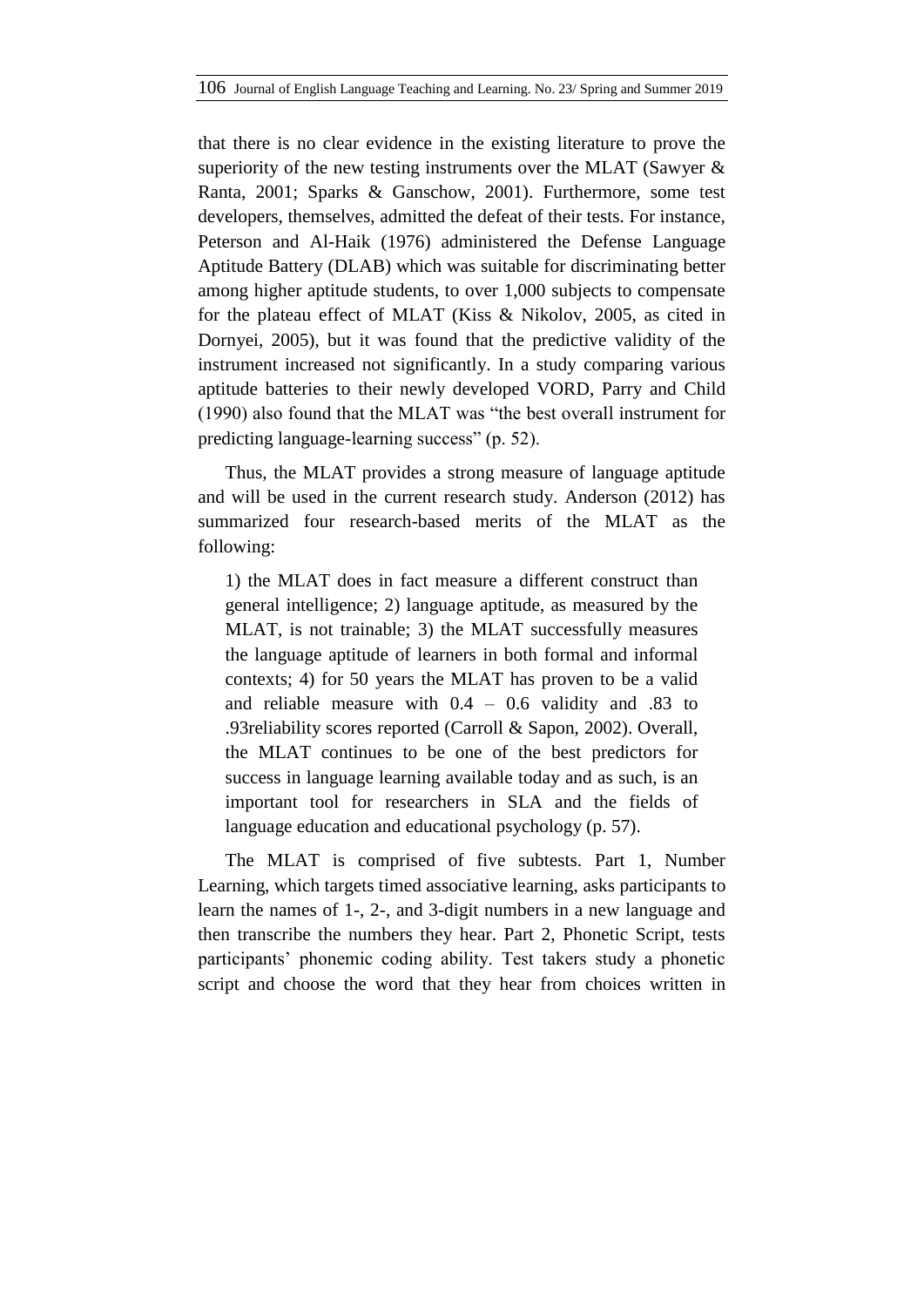phonetic script. Part 3, Spelling Cues, taps participants" vocabulary knowledge and their ability to handle novel spellings of known words. Part 4, Words in Sentences, targets language analytic ability and grammatical sensitivity. Test takers are required to choose a word that serves the same grammatical function as a specified word. Part 5, Paired Associates, targets rote memory learning. Test takers study a list of Kurdish vocabulary items and their English translations, and then they complete a multiple-choice test of the word pairs without referring to the original lists.

Since the original version of the MLAT including 149 items was very long and tedious, the participants were administered a shortened version of this test. Therefore, five parts with overall 90 items including, number learning (15 items), phonetic script (15 items), spelling clues (20 items), words in sentences (20 items), and paired associates (20 items) were taken from the original long version of MLAT.

*Letter Writing Tasks.* Three letter writing tasks, Task 1 (low complexity), Task 2 (medium complexity), and Task 3 (high complexity), were used for collecting the written data. These tasks were taken from Frear and Bitchener's (2015) work with the full permission of the authors given through E-mail correspondence. However, some parts of the tasks were slightly modified to make them more culturally suitable and tangible for Iranian participants. For instance, foreign currency (dollar), alcoholic beverages, pork meat, and weekend days (Saturday and Sunday) were replaced by the local currency, nonalcoholic beverages, seafood, and local weekend days respectively.

Task 1 obviously entailed the lowest complexity, and it was done purposefully to make sure that the levels of cognitive demand being applied were low enough in comparison to the other two tasks in order to avoid the probable negative influence of inaccurate measurement of cognitive task complexity on results when compared to more complex tasks. In Task 1, the participants were asked to write to an Englishspeaking friend traveling to their country. They were required to use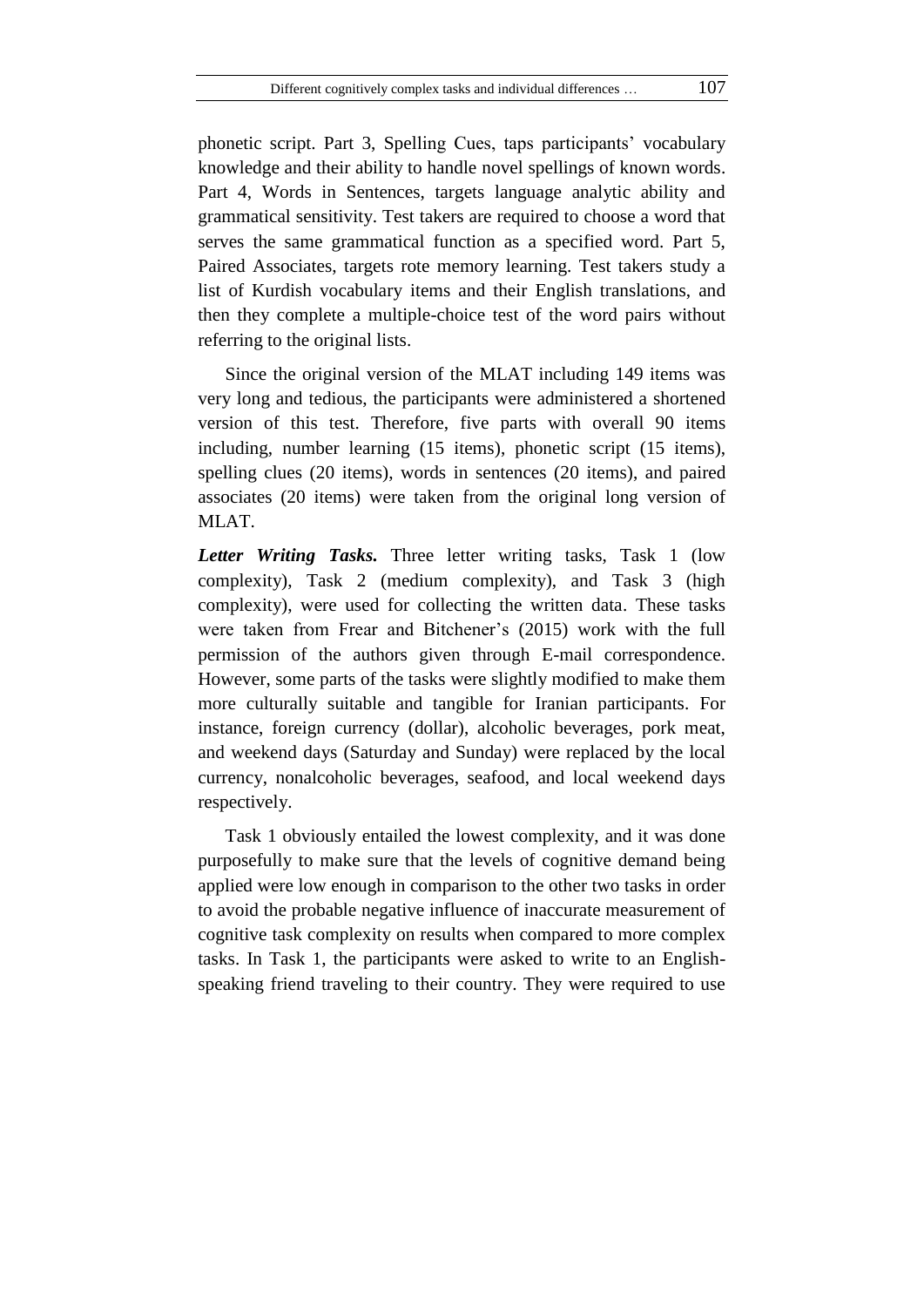their resources and to write to this friend and tell him about Iran. The task instructions were designed to be easily comprehensible while avoiding phrases that instructed the writer to form any opinions or state any reasons why it would be worth moving to their country. In fact, the participants were expected to rely on their own resources. Through manipulating the reasoning demands and the number of elements in the task instructions, Task 2 was made more complex. This was expected to initiate higher amounts of attention demanding activity (Ellis, 2003; Robinson, 2005, 2007b) in order to complete the task. Like Task 1, the participants were required to write to a friend coming to Iran for the weekend, but they were also asked to inform him that which of the two restaurants they would visit upon his arrival and why. In order to complete the task, the participants were expected to take into account the information about two restaurants and also the preferences of the visiting friend provided in the instructions. The most complex task (Task 3) was similar to Task 2, but this time, the participants were supposed to choose one restaurant out of three restaurants not two, and they were also expected to consider the preferences of two more friends who would be visiting the restaurant as well as the foreign visitor.

# **Target measures: CAF**

In task-based research field, the performance is generally measured in terms of CAF. Following the trend, four target measures used in this study are: lexical complexity, syntactic complexity, accuracy, and fluency. According to Ellis and Barkhuizen (2005), it is essential to consider more than one type of complexity when examining the written complexity since learners may use different ways to express complexity in their performance. Therefore, two types of complexity, lexical and syntactic, were measured in this study. Lexical complexity was measured by a mean segmental type-token ratio which takes variety in the length of texts into account; and syntactic complexity was measured through the ratio of dependent clauses to T-units. Tunits are frequently used in the literature and are proposed to be good indicators of the progress in writing ability (Hunt, 1965). Accuracy of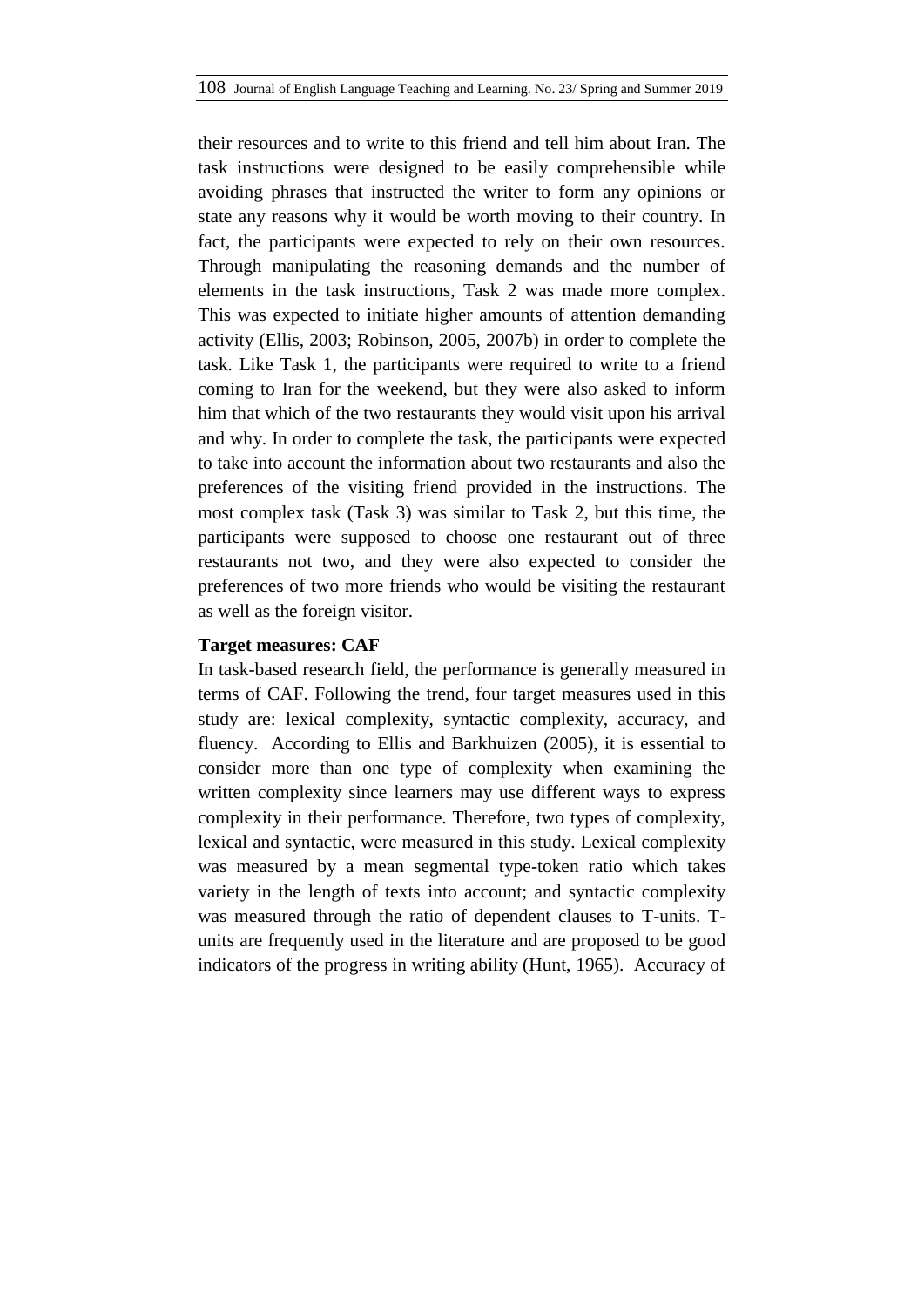the performance in these writing tasks was measured with the ratio of error-free T-units to the total number of T-units. Any violations of syntactical, morphological, and lexical norms, but not punctuation and capitalization ones, were considered as error. Finally, fluency was measured by calculating the mean number of words produced per minute out of the total time the participants spent on the task.

#### **Design of the study**

In order to collect the quantitative data of the present study, one independent variable (intentional reasoning demands) was manipulated and one more independent variable (language leaning aptitude) was measured. The design of this between-subjects study was experimental factorial one since there were more than one independent variable. The purpose of this design is to study the independent and also interaction effects of two or more independents variables on an outcome (Vogt, 2005). Because three levels of reasoning demands and two levels of language learning aptitude were measured in the study, the design was called  $3 \times 2$  factorial design

# **Procedures**

A week prior to the beginning of the study, Oxford Quick Placement Test was administered to determine the participants" proficiency levels and to select those who could go under investigation. In the first data collection session, the participants took the MLAT which lasted about 30 minutes along with the researchers' instructions and clarifications. Since MLAT is a speed test, the Participants took all five sections of the MLAT in specified allocated time kept by both proctor and recorded audio. Aptitude score was total number of correct answers in the entire test, and then those gaining the score above the median were identified as high aptitude learner and the others scoring below the median were recognized as low aptitude ones.

Afterwards, a random stratification of the participants was done regarding their aptitude levels into three cognitive task complexity groups. In other words, the number of the participants from each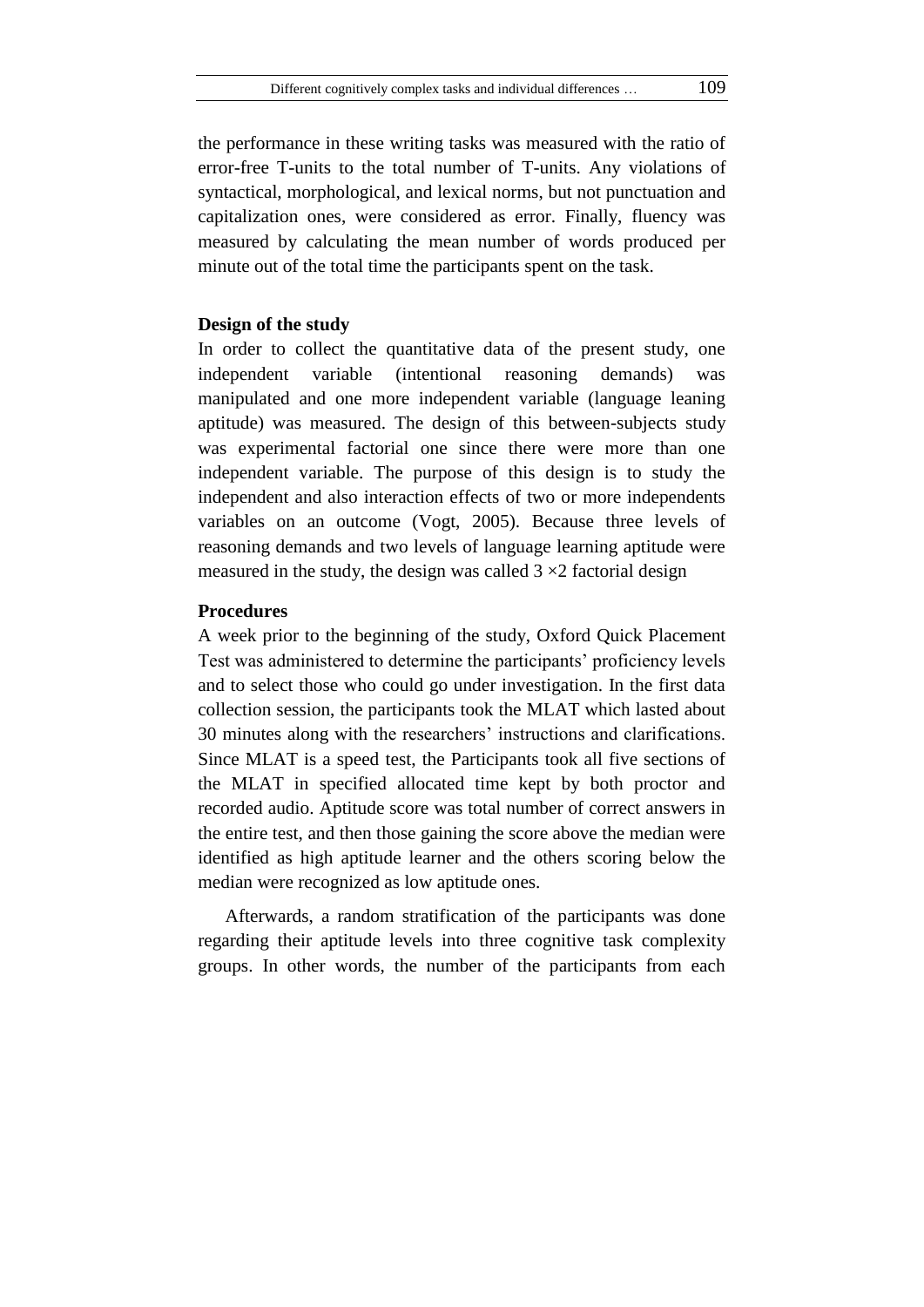aptitude level was almost the same in all three experimental conditions. In the last data collection session, Task 1 was given to the first experimental group, Task 2 to the second experimental group, and Task 3 to the third group. After giving the general instructions, the participants were provided with 2 minutes to view the task and ask questions about any aspects of the instructions, and 30 minutes to complete the task. Since lexical complexity was one of the target measures in the current study, no dictionaries or smart phones were allowed.

#### **Data analyses**

In order to measure the target elements of written production, all the letters were first typed in MS word documents and coded according to the measures for lexical and syntactic complexity, accuracy, and fluency as mentioned above. The following values were counted and computed for each written production: (a) total number of words (b) total number of T-units; (c) total number of dependent clauses (d) ratio of dependent clauses per T-unit; (e) total number of error-free Tunits.

For the analysis of lexical variation, each text was divided into segments of 40 words to avoid wasting data as much as possible. Type-token ratios for these segments were calculated by Text Inspector, a professional web tool for analyzing texts, and then the mean of these ratios were calculated for each text. To measure syntactic complexity, the total number of dependent clauses in a text was divided by the total number of the T-units. Furthermore, accuracy measure, ratio of error-free T-units to the number T-units, was calculated by counting the number of T-units without any errors and dividing it to the total number of T-units in a text. Finally, fluency, for each text, was calculated by dividing the total number of words counted by the same above-mentioned online tool to 30 minutes. About one third of the letters were also coded by a trained PhD candidate in English Language Teaching, and the inter-rater reliability coefficients of .88 and .90 were achieved for syntactic complexity and accuracy. The same was not done for lexical complexity and fluency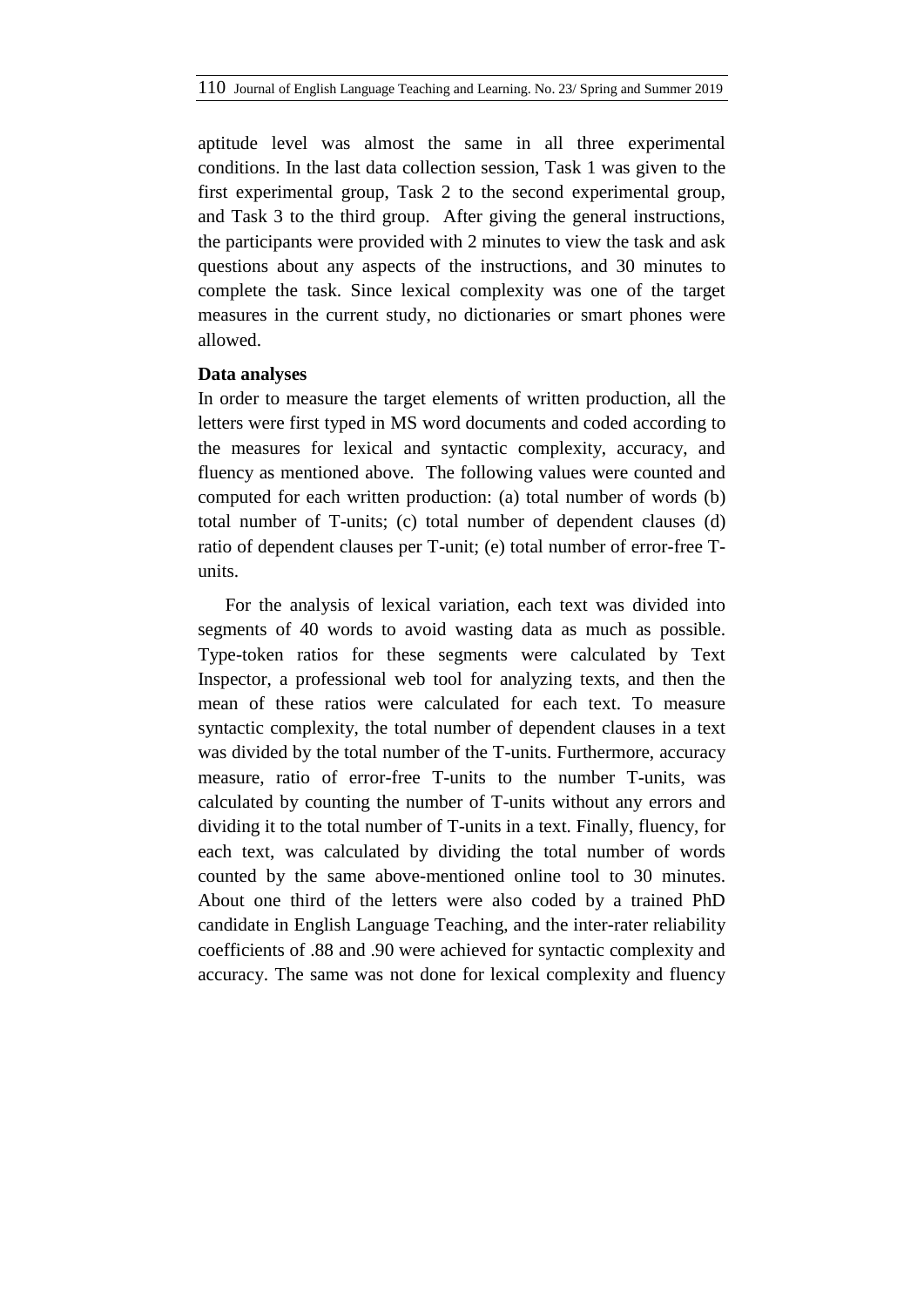since they were measured by the use of a computer tool, so were not subject to any measurement discrepancies.

## **Results**

Our first research question sought the effects of increased task complexity, manipulated through the intentional reasoning demands and number of elements on the lexical and syntactic complexity, accuracy, and fluency of the participants' written outputs. First of all, the descriptive statistics including the mean and standard deviation of the measures of lexical complexity, syntactic complexity, accuracy, and fluency in three different task complexity conditions are shown in Table 1.

| Means and standard deviations of linguistic measures in three tasks |    |                |           |        |            |            |                |      |  |  |
|---------------------------------------------------------------------|----|----------------|-----------|--------|------------|------------|----------------|------|--|--|
|                                                                     |    | Low Complexity |           | Medium |            |            | High           |      |  |  |
|                                                                     | N  | М              | <b>SD</b> |        | Complexity | Complexity |                |      |  |  |
|                                                                     |    |                |           | N      | М          | <b>SD</b>  | N              | М    |  |  |
|                                                                     |    |                |           |        |            |            | <b>SD</b>      |      |  |  |
| Lexical                                                             | 70 | .79            | .03       | 76     | .77        | .03        | 80             | .81  |  |  |
| Complexity                                                          |    |                |           |        |            |            | .05            |      |  |  |
| Syntactic                                                           | 70 | .40            | .15       | 76     | .47        | .15        | 80             | .41  |  |  |
| Complexity                                                          |    |                |           |        |            |            | .17            |      |  |  |
| Accuracy                                                            | 70 | .59            | .15       | 76     | .62        | .19        | 80             | .61  |  |  |
|                                                                     |    |                |           |        |            |            | .16            |      |  |  |
| Fluency                                                             | 70 | 8.05           | 1.62      | 76     | 7.01       | 1.85       | 80             | 6.87 |  |  |
|                                                                     |    |                |           |        |            |            | $\overline{2}$ |      |  |  |

*Means and standard deviations of linguistic measures in three tasks*

Table 1

In order to determine if the participants performed differently under different cognitive complexity conditions, a one-way betweensubject MANOVA was conducted on the linguistic target measures of the study. The results revealed that the task conditions significantly affected the fluency,  $[F(2, 223)=9.25, p = .000, \eta_p^2=0.098]$ , lexical complexity,  $[F(2, 223)=3.99, p = .020, \eta_p^2 = .046]$ , and syntactic complexity[F(2, 223)=4.57, p = .011,  $\eta_p^2 = .051$ ], whereas no significant mean scores variation was found regarding accuracy [F(2, 223)=.383, p = .682,  $\eta_p^2$ =.004]. Post hoc pair-wise comparisons using Bonferroni test at an alpha level of .05 were also performed. For fluency, it indicated that the mean score for low complexity condition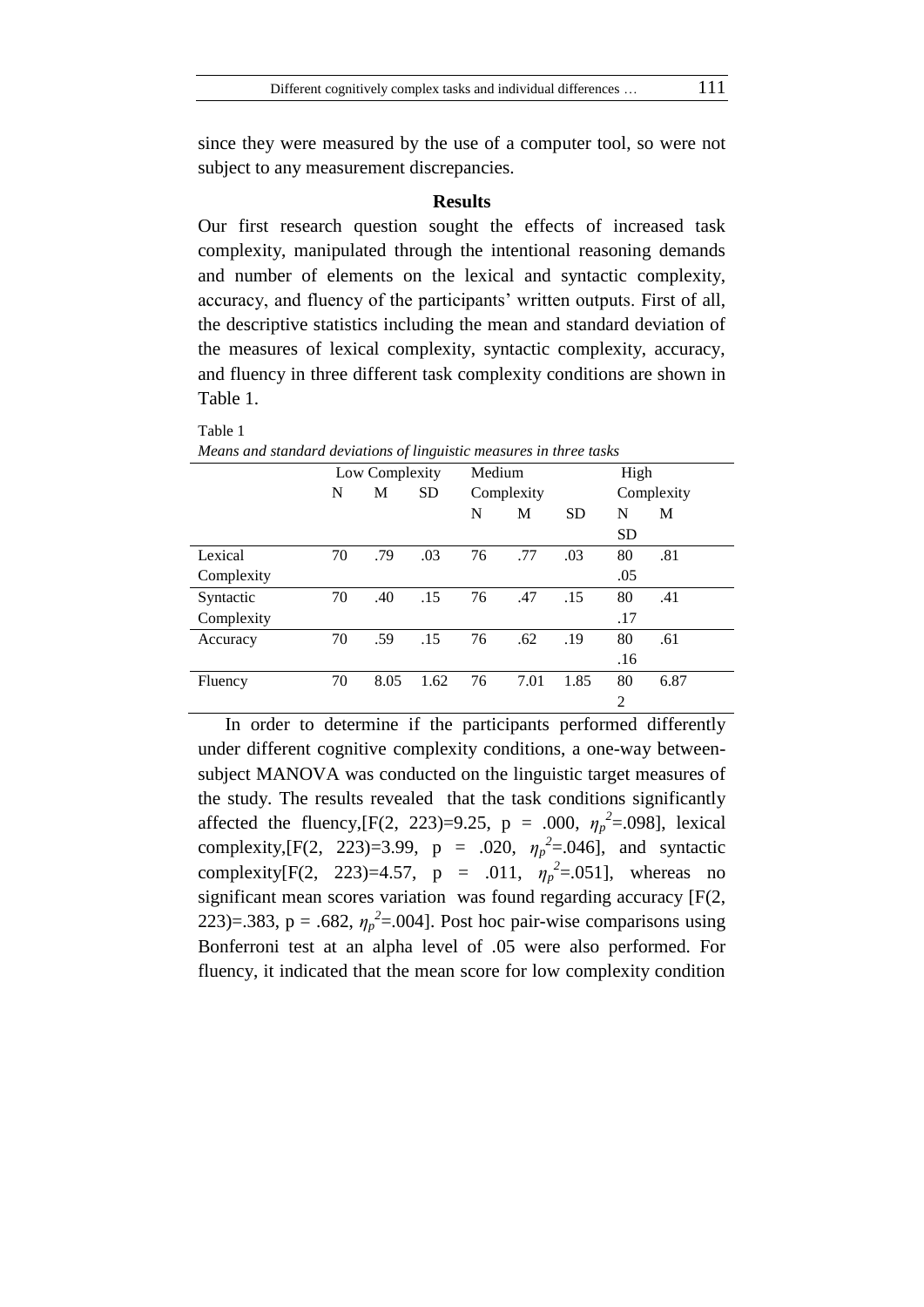$(M=8.05, SD= 1.62)$  was significantly higher than medium complexity condition ( $M = 7.01$ , SD=1.85),  $p=0.003$  as well as high complexity condition (M=6.87, SD=2), *p*=.001. However, the pairwise comparison of the medium complexity condition with high complexity one was non-significant.

Comparing the lexical complexity mean scores, post hoc analyses showed that the writers in the high complexity condition  $(M = .81, SD)$  $= .05$ ) reported a marginally significantly higher mean than the writers in the medium complexity condition ( $M = .77$ , SD = .03), p = .028, but the writers in other groups, compared pairwise, didn"t show significantly different performances. Finally, regarding syntactic complexity, the mean score of medium complexity condition (M=.47, SD=.15) was found to be significantly higher than the mean score of low complexity condition (M=.40, SD=.15), p=.040. No other mean difference was significant.

To answer the second research question concerning if cognitive task complexity factor and language aptitude interact to influence linguistic elements of the participants' written outputs including lexical and syntactic complexity, accuracy, and fluency, a two-way MANOVA test was conducted. Although a main effects of task complexity conditions[Wilks"s Lambda=.85, F(8, 422)=4.47,p=.000,  $\eta_p^2 = 0.078$  and language aptitude [Wilks's Lambda=.72, F(4, 211)=19.76,p=.000,  $\eta_p^2$ =.273 were found, no interaction effect of cognitive task complexity and language aptitude was observed [Wilks's Lambda=.974, F(8, 422)=.70, p = .69,  $\eta_p^2$ =.013]. Table 2 shows the main and interaction effects of the independent variables on target measure separately.

Table 2

*Main and interaction effects of factor one and factor two on linguistic measures*

| Dependent | Task complexity |   |   |    | Aptitude     | Interaction |    |  |  |
|-----------|-----------------|---|---|----|--------------|-------------|----|--|--|
| variables | df              | D | F | df | $\mathbf{D}$ |             | df |  |  |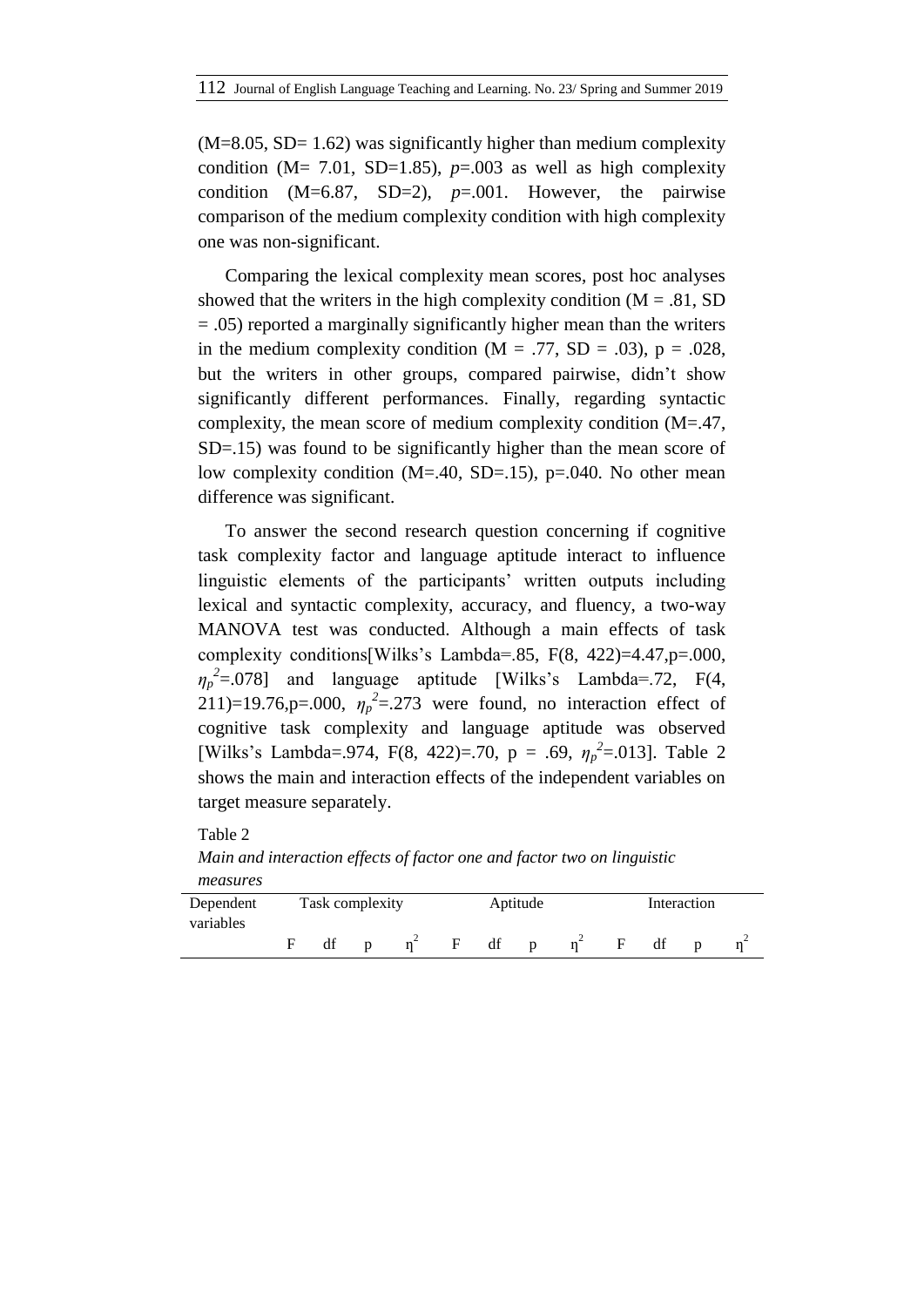|           | Different cognitively complex tasks and individual differences |               |      |      |      |    |      |      |      |                             | 113  |      |
|-----------|----------------------------------------------------------------|---------------|------|------|------|----|------|------|------|-----------------------------|------|------|
|           |                                                                |               |      |      |      |    |      |      |      |                             |      |      |
| Lexical   | 3.99                                                           | 2             | .020 | .046 | 19.1 |    | .000 | .082 | .271 | 2                           | .763 | .003 |
| Complexit |                                                                |               |      |      |      |    |      |      |      |                             |      |      |
| у         |                                                                |               |      |      |      |    |      |      |      |                             |      |      |
| Syntactic | 4.57                                                           | 2             | .011 | .051 | 4.64 |    | .032 | 0.21 | .710 | $\mathcal{D}_{\mathcal{L}}$ | .493 | .007 |
| Complexit |                                                                |               |      |      |      |    |      |      |      |                             |      |      |
| у         |                                                                |               |      |      |      |    |      |      |      |                             |      |      |
| Accuracy  | .383                                                           | 2             | .682 | .004 | 58.1 | -1 | .000 | .214 | .260 | 2                           | .771 | .002 |
| Fluency   | 9.25                                                           | $\mathcal{L}$ | .000 | .098 | .579 | -1 | .448 | .003 | 1.38 | $\mathcal{D}$               | .253 | .013 |

Since the effects of factor one (task complexity conditions) on linguistic elements are discussed above, we move to clarifying the effects of language aptitude and interaction effects of these two factors. As it can be seen in Table 2, aptitude significantly affected the lexical complexity, syntactic complexity, and accuracy but not fluency. Regarding interaction effects, no significant effect was found on the target measures of the study. Therefore, it can be concluded that learners' language aptitude level didn't mediate in the effects cognitive task complexity on their written performance.

## **Discussion**

The first objective of the study was to explore the effects of manipulating cognitive task complexity with respect to the resourcedirecting dimensions, reasoning demands and the number of elements. Our results are more seemingly in line with the predictions of the Cognition Hypothesis. Taken together, the present study revealed that increasing task complexity led to some positive effects on lexical and syntactic complexity, negative effects on fluency, but no effects on accuracy. Although accuracy was found not to change significantly across the groups doing the tasks with different complexity levels, the observed mean values showed a tendency of higher values of accuracy in more complex tasks. Therefore, it would be premature to reject Robinson"s hypothesis.

As mentioned above, the findings support the predictions of Cognition Hypothesis with respect to lexical complexity. Robinson (2007b) argued that increased task complexity through resource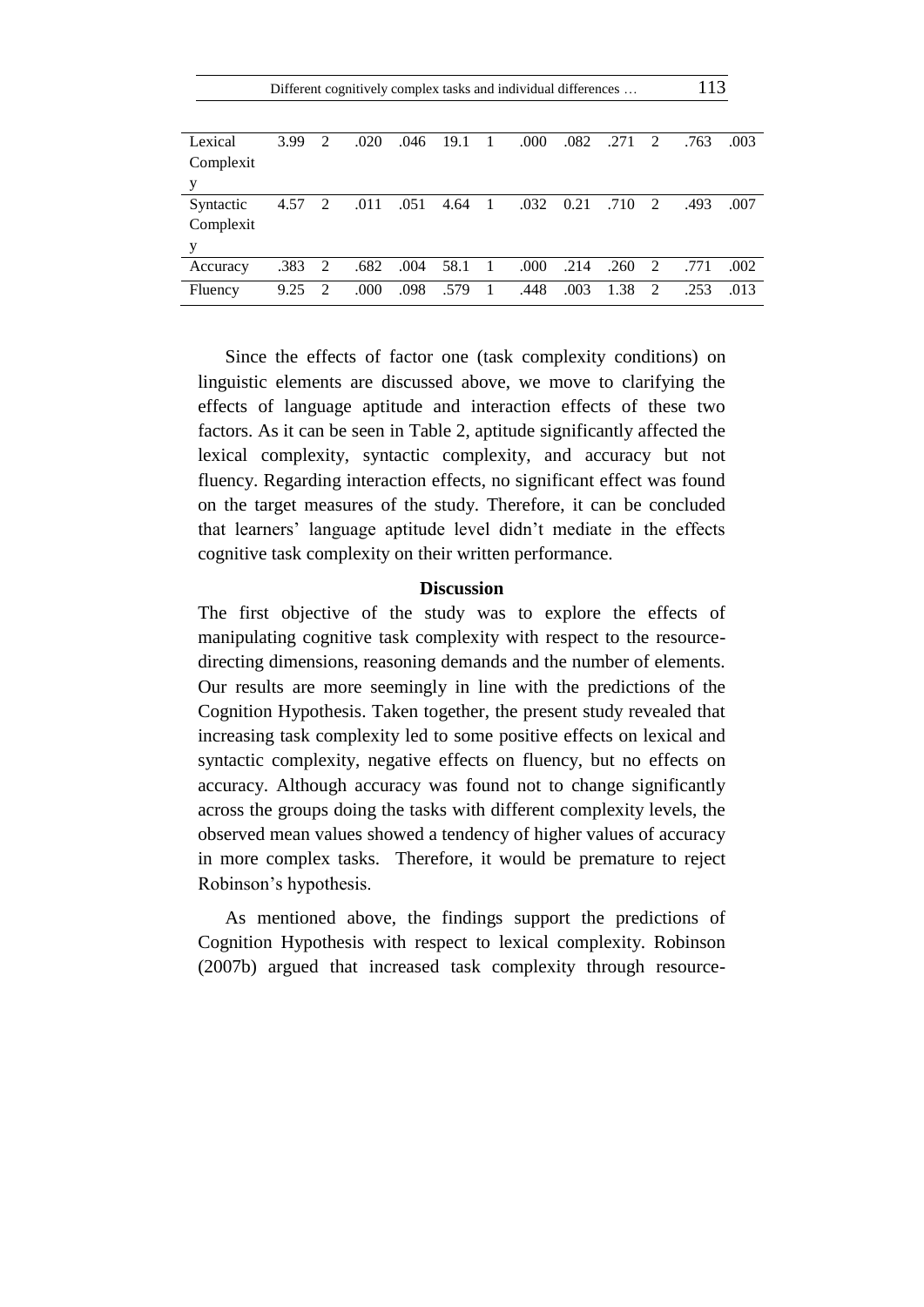directing factors will lead the learners to use a greater range of morphology and lexicon in order to meet the conceptual requirements of the tasks, and as a result it will enlarge their interlanguage system. This phenomenon can be also associated with Schmidt's (2001) justification that expending the mental effort in more cognitively complex tasks prime L2 learners and direct their attentional and memory resources, not only to syntactic but also to lexical and morphological aspects of the L2 system, thereby facilitating selective attention and then noticing.

Focusing on the studies manipulating resource-directing dimensions, the results are in line with the findings of Frear and Bitchener (2015), Ishikawa (2006), Kuiken and Vedder (2006, 2007), and Shajeri and Izadpanah"s (2016) studies in which higher lexical complexity measures were found in more complex tasks. On the other hand, unlike the results of this study, Kormos (2011), Kuiken and Vedder (2008, 2011), and Ong and Zhang (2010) did not observe statistically meaningful effects on the lexical complexity as a result of manipulating resource-directing factors.

The contrasting results may be due to the diversity of the complexity factors and also target measures used in the above studies. For instance, although the complexity dimension used by Kormos (2011) was categorized as  $\pm$  reasoning demands factor in Johnson's (2017) synthesis analysis, we believe that the tasks were completely different from the present study"s, and the causal and spatial reason were involved in the tasks rather than intentional reasoning. Furthermore, the letter writing tasks utilized in Kuiken and Vedder"s (2006, 2007, 2008, 2011) series were similar to the tasks in this study, but due to the absence of low complexity task (i.e. Task 1 in the present study) in their study, the only cognitively distinguishing factor between their tasks was the number of the conditions not reasoning. Johnson also categorized their studies as the ones utilizing  $\pm$  few elements feature of CTC. Finally, concerned with Ong and Zhang"s (2010) study, draft availability, for the first time, was considered as a resource-directing factor by the authors.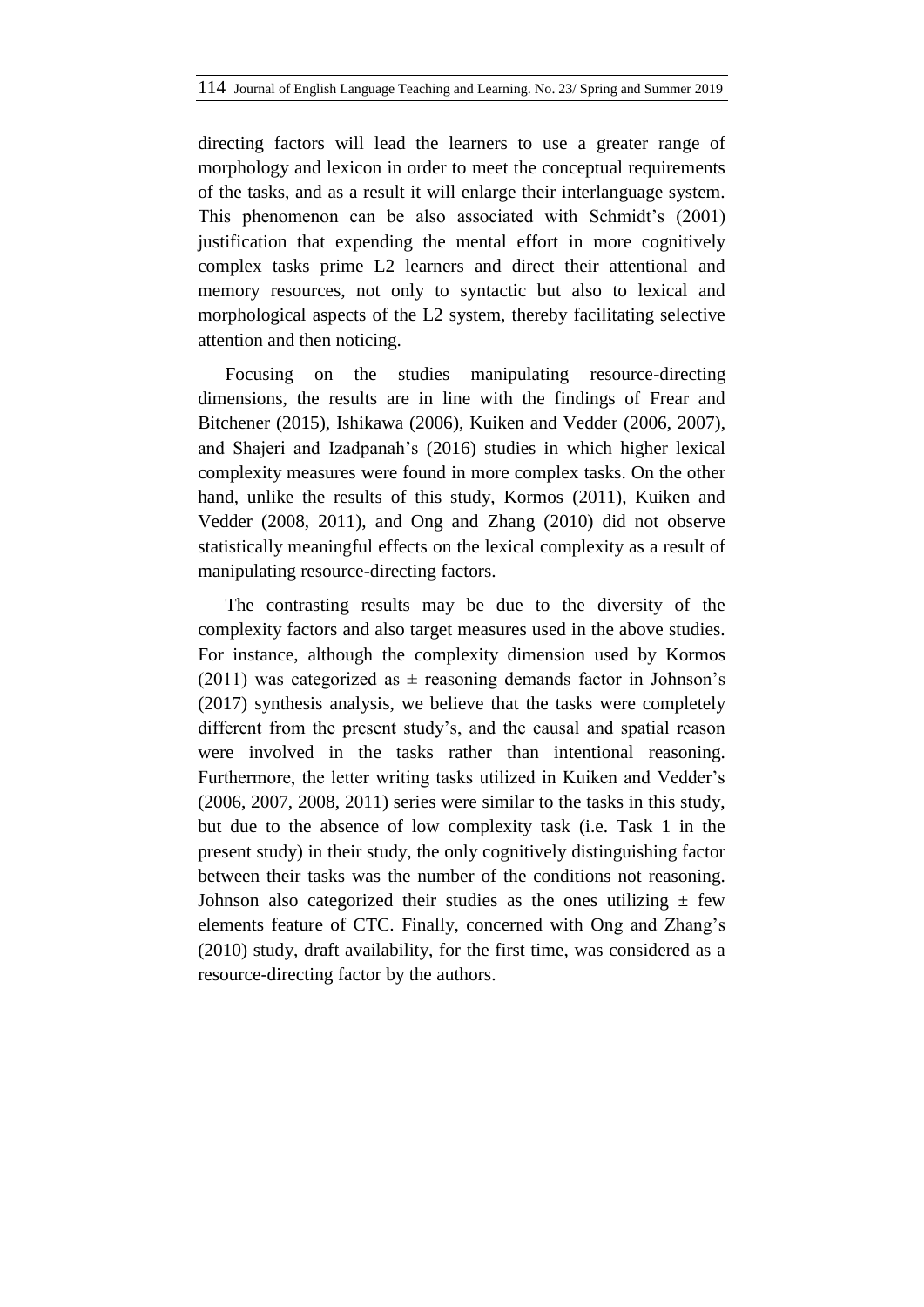What is also interesting about the results of the current study is that lexical complexity was recognized to be significantly different between only medium and high complexity groups, and the participants in low and high complexity conditions, with the sharpest complexity contrast, did not perform significantly different. Nonsignificant difference between the lowest and highest complex tasks in lexical complexity can be justified based on the requirements of Task 1. Although high cognitive demands of Task 3 led to more lexical variation, the writers of Task 1 were also asked to freely write about their country from different points of view as they wish which might have led them to utilize a various range of vocabulary. Additionally, these between-group differences found in the present study could be taken as a good reason to take issue with Frear and Bitchener (2015). They suspected that gaining higher lexical complexity in more complex tasks might be due to the higher variation of lexical items in more complex tasks' instructions not merely because of increased CTC effects. In this study, significant differences were detected only between Task 2 and 3, whereas the widest contrast between the number of lexical items in task instructions was obviously between Task 1 and 3. Therefore, we believe that the role of increased cognitive loads of the tasks was more prominent in directing the writers' attention to their lexical repertoire and retrieving them rather than the increased number of given lexical items in instructions.

Concerning syntactic complexity, higher syntactic complexity levels were detected in the more cognitively demanding tasks in corroboration with the predictions of Cognition Hypothesis. The results of this study are similar to those of Ishikawa (2006), Ruiz-Fune (2015), Shajeri and Izadpanah (2016) in terms of obtaining positive effects for increased task complexity. There are also some studies (e.g., Frear and Bitchener, 2015; Kuiken and Vedder, 2006, 2007b, 2008, 2011) in which syntactic complexity did not differ significantly across tasks with different levels of cognitive complexity. The justification behind the obtained discrepancies might be different contexts in which the studies were done, small sample size in their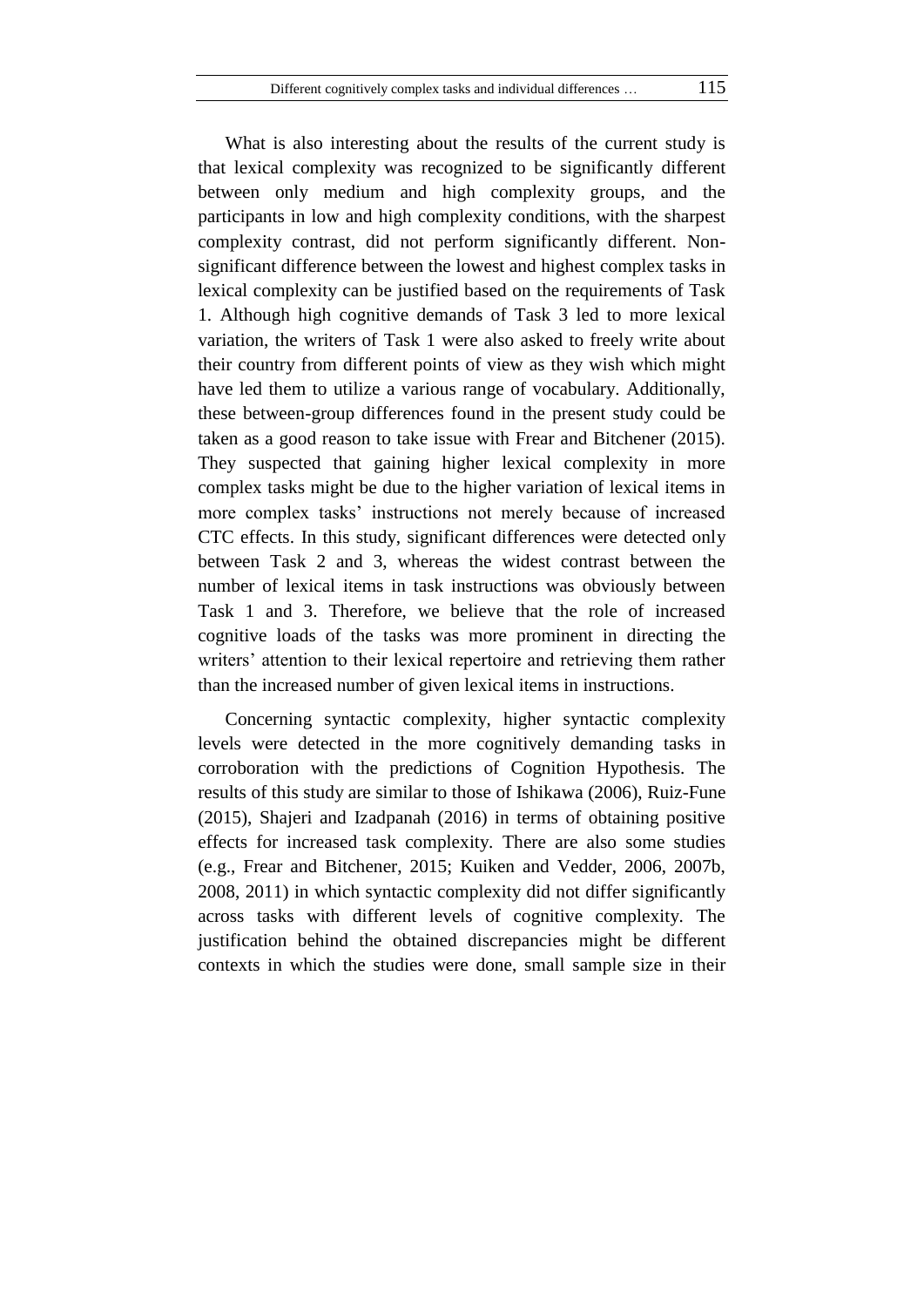studies, different research designs (between-subjects and withinsubjects designs), or different second languages being learned by the participant for instance Italian and French in Kuiken and Vedder"s studies.

Interestingly, unlike the between-group differences in lexical complexity, the participants in both Task 2 and Task 3 conditions outperformed the ones in Task 1 condition involving the lowest cognitive demands. The justification of this significant difference in syntactic complexity between complex tasks (Tasks 2 and 3) and Task 1 can be the different requirements of Task 1 in which the writers only described individual issues in isolation. Thus, low complexity task instructions avoided utilizing words or phrases that might elicit any opinions or reasoning demands expressed by using more subordinations while interrelated issues in Task 2 and 3 accompanied the use of embedded and subordinating means mostly in form of expressing cause and effect structures to support their choice of the best restaurant to go.

With respect to accuracy, no significant difference was observed among three complexity conditions. Nonetheless, we cannot claim that this result totally rejects Robinson"s prediction and supports Skehan"s trade-off hypothesis since no negative effect was found either, and the observed mean values showed a tendency of higher values of accuracy on more complex tasks. Unlike our study, Ishikawa (2006) and Kuiken and Vedder (2006, 2007, 2008, 2011) determined increased cognitive task complexity as a help to learners for producing more accurate written output but not more complex one. In contrast, Ruiz-Fune (2013, 2014, 2015) found a negative relationship between task complexity and written accuracy. She argued that the attention to language complexity, which was boosted through cognitive task complexity increase, could be considered as a restraint on focusing on accuracy demands simultaneously. However, we hold the idea that injecting some other factors such as planning time or even increasing cognitive demand"s levels on the tasks could lead to more control over already existing interlanguage system to write more accurately.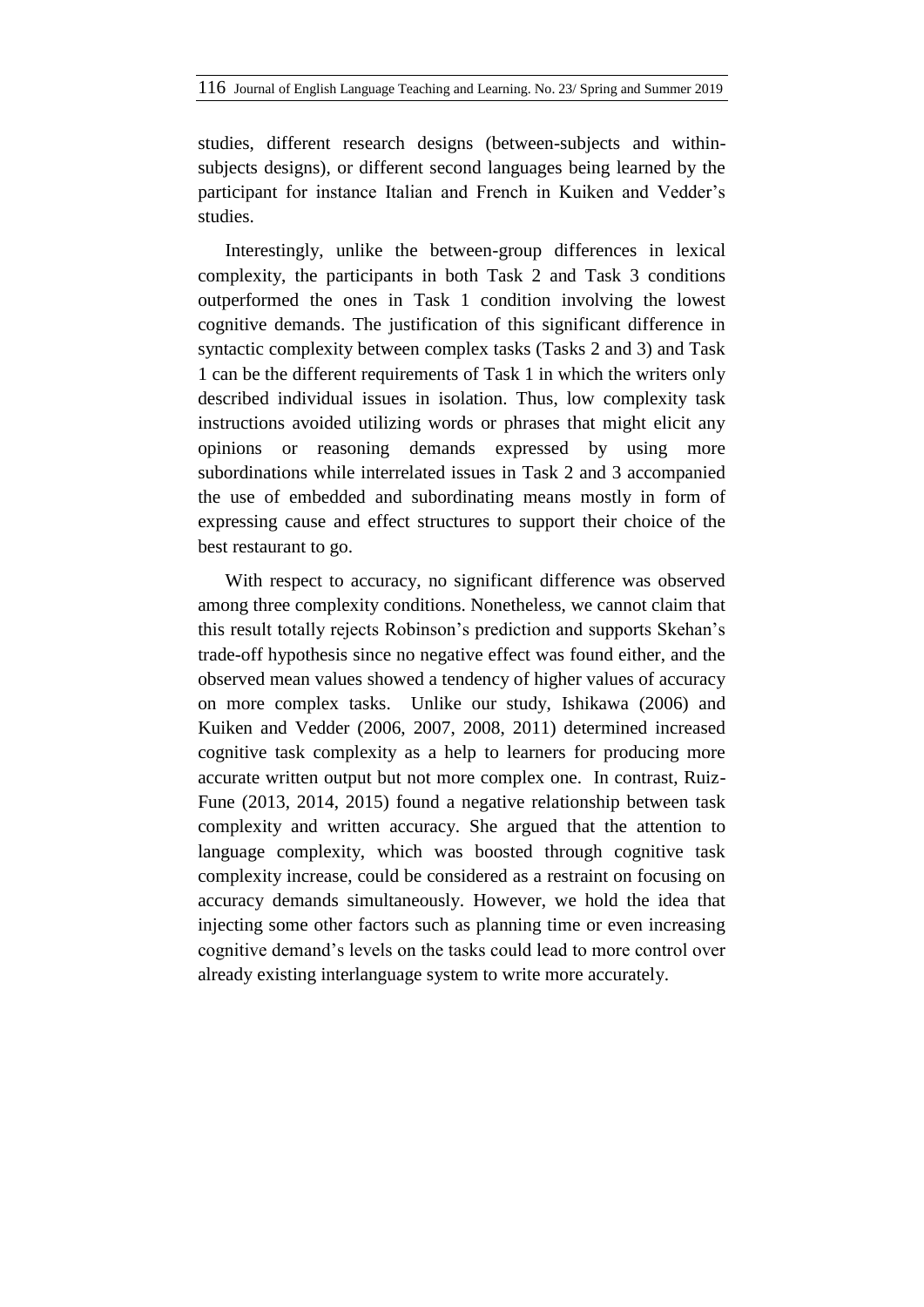Concerning fluency, the predictions of both Cognition Hypothesis and "trade-off" Hypothesis were met since moving from low to medium and then to high complex task, the participants wrote less fluently. Similarly, Ong and Zhang (2010) and Ruiz-Funes (2013, 2014, 2015) found that fluency measure appeared to decrease by increasing CTC through reasoning demands. Ruiz-Funes argued that attention to syntactic complexity prevented the participants from simultaneously focusing on and fluency demands. Under Robinson's (2007b) view, fluency requires learners to draw on their memorybased system, accessing and using ready-made chunks of language, thus while their attention is directed to more complex linguistic production which consequently leads to more grammaticisation, attention to higher speed of speaking or writing will be deteriorated.

Concerning the second objective of the study, the Cognition Hypothesis predicts that IDs will increasingly affect task-based performance and learning as tasks increase in complexity, and particularly the learners high in the abilities that resource-directing variables such as reasoning draw on may benefit more (Niwa, 2000; Robinson, 2001a, b, 2005a, b). Although increased task complexity factor seemed to play a significantly effective role in writing quality, no interaction between language aptitude and increased task complexity factor was observed. Thus, based on our results, manipulating task features has similar effects on all learners' cognitive processes in dealing with the task, no matter which level of language aptitude -Low vs. High- they enjoy.

Kormos and Trebits (2011) examining the effects of working memory capacity on written narrative tasks also concluded that ID variable seems not to play a strong role in influencing the learners' output, but it might only lead to narratives with high clausal complexity. Kormos and Trebit (2012) also explored the relationship between components of aptitude and linguistic elements of learners' performance in both written and spoken mode which led to the discovery that two components of aptitude strongly related to the accuracy and complexity of production were deductive ability and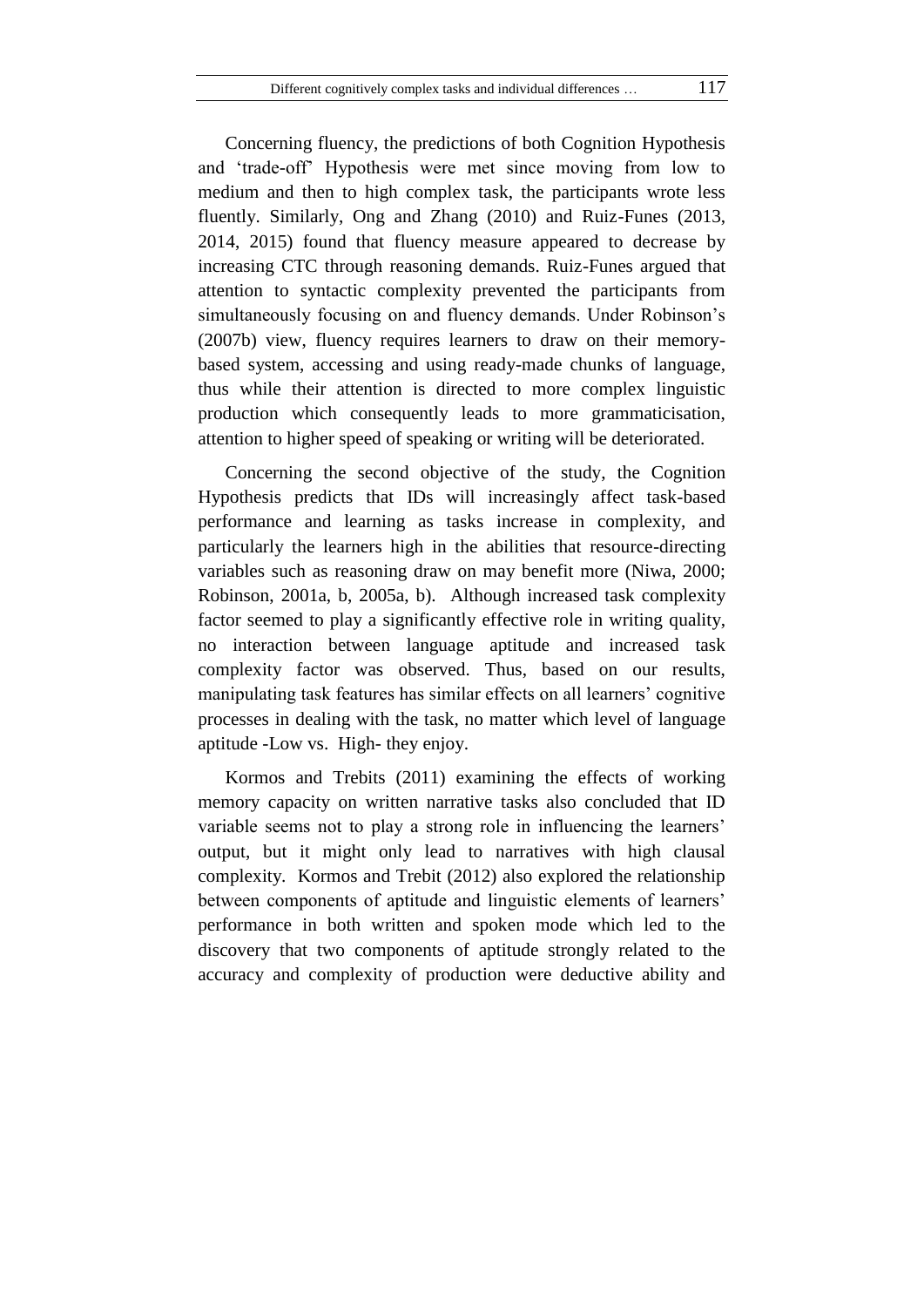grammatical sensitivity. Generally, it can be inferred that the potential of writing to assist the learners to learn a language is more related to the degree of cognitive complexity involved in writing tasks rather than individual differences, and this might be related to the problemsolving nature of the tasks prompting the learners to use their own cognitive processes in different ways. Another explanation for this obtained result might be related to not distinguishing different components of the aptitude test, aptitude complexes as introduced by Robinson (2002, 2007a), and considering the total score of different components as a unitary signification of the language learning aptitude.

# **Conclusion**

To sum up, the main findings of our study are listed here. Firstly, it was found that complex tasks resulted in significantly greater lexical and syntactic complexity in comparison to less complex tasks which confirms Robinson"s predictions in Cognition Hypothesis. Secondly, fluency significantly decreased due to the increased cognitive load of tasks, and this result strongly supports the predictions of both Robinson"s Cognition Hypothesis and Skehan"s Limited Attentional Capacity. Thirdly, with respect to accuracy, the prediction of Cognition Hypothesis was supported although not strongly enough to be statistically significant. However, this cannot be regarded as a support of Skehan's hypothesis because negative effect of complex tasks on accuracy was not observed. Finally, no interaction effect between cognitive task complexity and language aptitude was found, which refers to more prominent role of external cognitive factors rather than internal ones.

# **Pedagogical Implications**

The current study provides some pedagogical implications for second language acquisition and second language writing researchers, teachers, syllabus and task designers, and language testing specialists. It was found that when the writers were burdened with more cognitive demands, they primarily allocate their attention to linguistic forms especially complexity and hardly attend to fluent delivering of the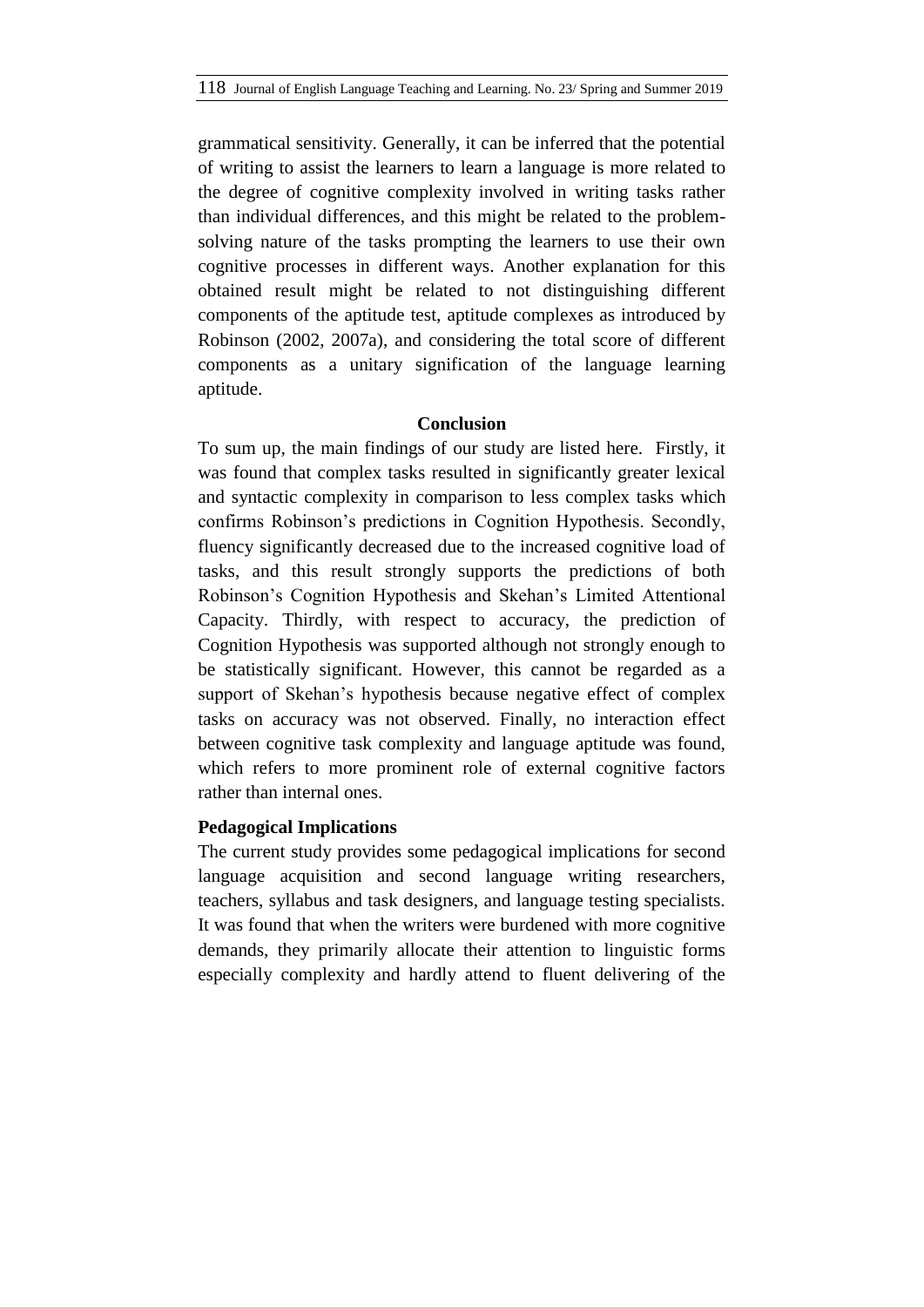message. Thus, teachers and syllabus designers should consider which linguistic dimensions their learners need to improve first, and if there is no priority to improve specific linguistic dimensions. The teachers should also try to achieve a balanced language development by selecting appropriate language learning tasks. Moreover, it seems that taking into account the level of learners" language learning abilities besides task complexity factors would not lead to a much more productive linguistic result. However, it is not very logical to suggest the teachers to overlook the cognitive capabilities of the learners since IDs, especially cognitive ones, have always been found to impose much more beneficial effects on the learners" performance. We recommend researchers to consider other cognitive IDs in their task-based studies.

The cognitive complexity of a task should also be considered by the testers when they design tasks for testing purposes since they had better know which aspects of the test results are more likely to be affected by task factors. Furthermore, the current study can help taskbased researchers to gain more consistent results in writing field which has always been much less attended in comparison to speaking field.

# **Limitations and Future Research**

Despite the potential contributions of the current study, it also suffers from some limitations like any other research study. First, betweensubject design of the study might be regarded as a limitation though we tried to compensate for this limitation by giving the participants a placement test and doing a stratified sampling to make sure of their homogeneity. Second, utilizing single measurement for each linguistic element may be another limitation of our study. Thus, using additional measures needs to be taken into account in the future research on writing complexity since different measures are found to lead to some contrastive results in some existing studies in the literature. Third, the individuals" aptitude level was determined by their overall score on the MLAT test which might ignore the various roles of aptitude components under different task conditions as proposed by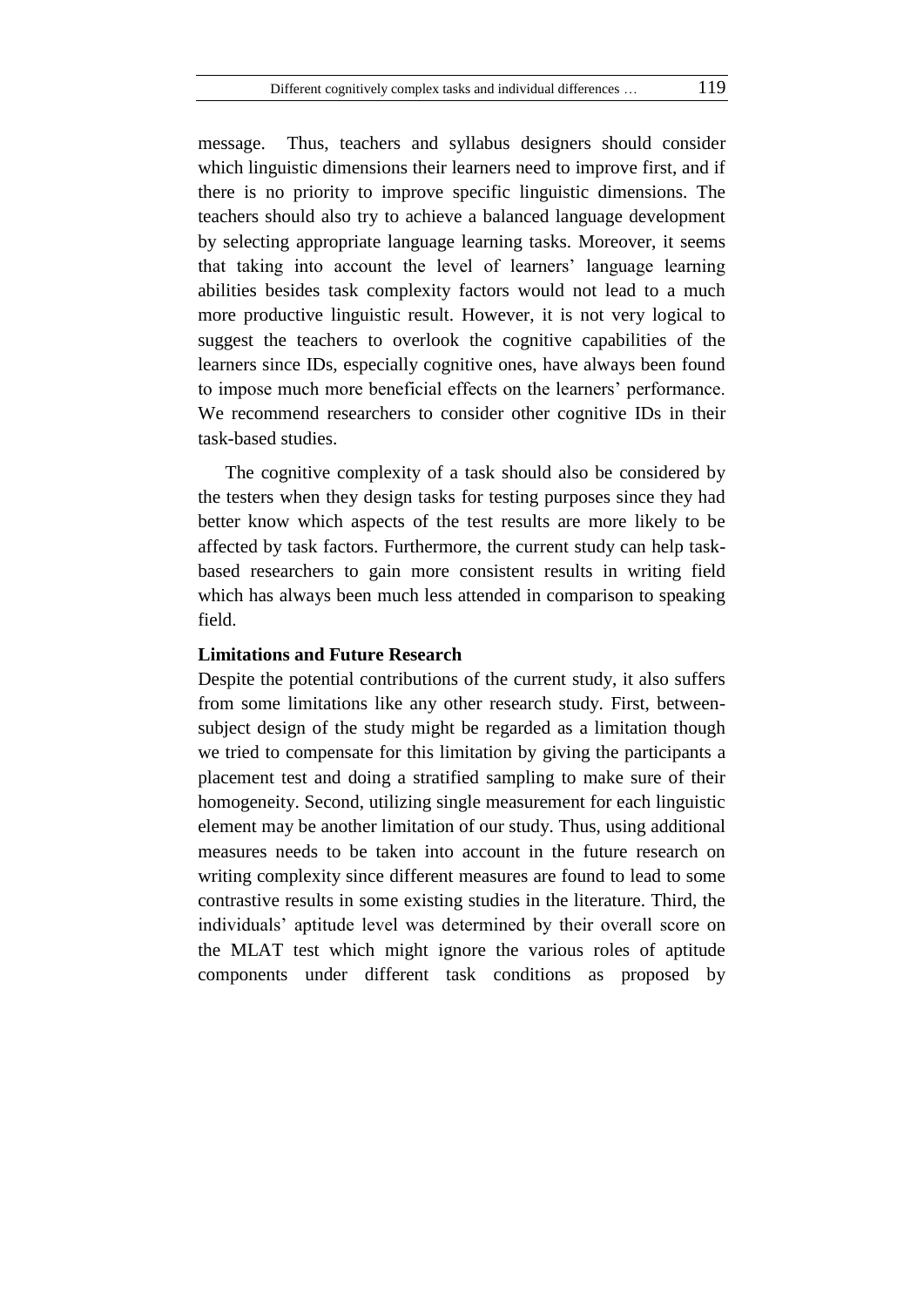Robinson"s (2001a, 2005a) Aptitude Complexes Hypothesis. It is also recommended to include the learner affective factors such as motivation, anxiety, and self-efficacy in similar experiments to explore the three-way interplay among task complexity features, cognitive and affective learner variables. Furthermore, it might be worthwhile to investigate the impact of providing different amounts of planning time as a resource-dispersing factor along with the factors manipulated in this study.

#### **References**

- Abrahamsson, N., & Hyltenstam, K. (2008). The robustness of aptitude effects in near-native second language acquisition. *Studies in Second Language Acquisition, 30,* 481-509. doi:10.1017/s027226310808073x
- Byrnes, H., & Mancho´n, R. M. (Eds.). (2014). *Task-based language learning: Insights from and for L2 writing.* Philadelphia/Amsterdam: John Benjamins. doi:10.1075/tblt.7.01byr
- Carless, D. (2012). TBLT in EFL settings: Looking back and moving forward. In A. Shehadeh & C. A. Coombe (Eds.), *Task-based language teaching in foreign language contexts: Research and implementation* (pp. 345-358). Amsterdam: John Benjamin.doi: [10.1075/tblt.4.20car](https://doi.org/10.1075/tblt.4.20car)
- Carroll, J. (1981). Twenty-five years of research on foreign language aptitude. In Karl C. Diller (Ed.), *Individual differences and univerals in language learning aptitude* (pp. 119–154). Rowley, MA: Newbury House.
- Carroll, J. B. (1993). *Human cognitive abilities: A survey of factor-analytic studies*. Cambridge: Cambridge University Press. doi: [10.1017/cbo9780511571312](https://doi.org/10.1017/cbo9780511571312)
- Carroll, J., & Sapon, S. M. (1959). *The Modern Language Aptitude Test*. San Antonio, TX: Psychological Corporation.
- Como, L., Cronback, L. J., Kupermintz, H., Lohman, D. F., Mandinach, E. B., Porteus, A. W., & Talbert, J. E. (2002). *Remaking the concept of aptitude: Extending the legacy of Richard E. Snow.* Mahwah, N.J.: Erlbaum.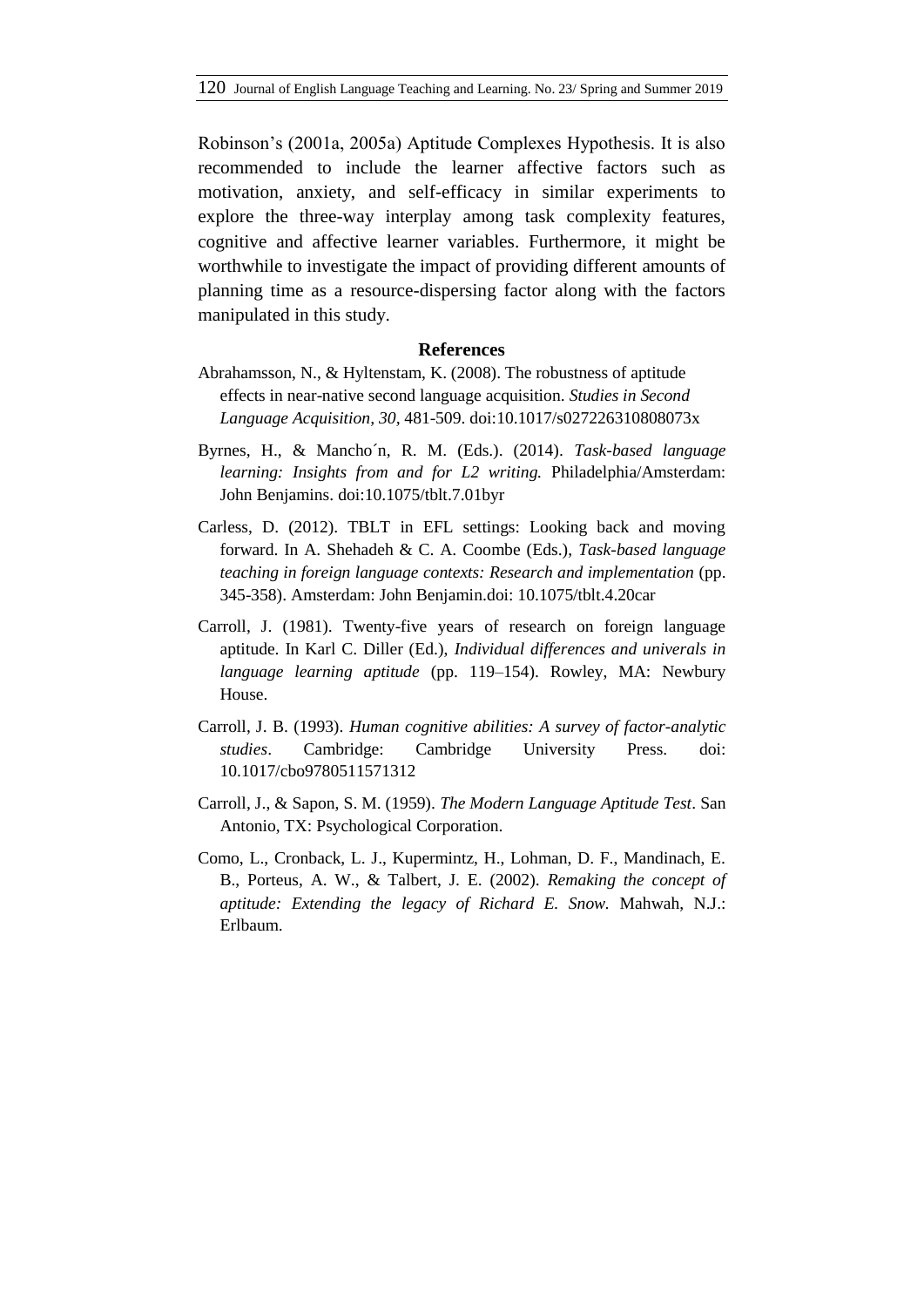- DeKeyser, R. M. (2000). The robustness of critical period effects in second language acquisition. *Studies in Second Language Acquisition, 22*, 499- 533.
- DeKeyser, R. M. (2012). Interactions between Individual Differences, Treatments, and Structures in SLA. *Language Learning*, 62(2), 189-200. doi: 10.1111/j.1467-9922.2012.00712.x
- Dornyei, Z. (2005). *The psychology of the language learner.* Mahwah NJ: Lawrence Erlbaum. doi: 10.4324/9781410613349
- Ellis, R. (2003). *Task-based language learning and teaching*. Oxford, UK: Oxford University Press.
- Ellis, R., & Barkhuizen, G. (2005). *Analyzing learner language.* Oxford: Oxford University Press.
- Flower, L., & Hayes, J. R. (1980). The cognition of discovery: Defining a rhetorical problem. *College Composition and Communication*, 31, 21–32. doi: 10.2307/356630
- Frear, M. W., & Bitchener, J. (2015). The effects of cognitive task complexity on writing complexity. *Journal of Second Language Writing, 30,* 45-57. doi: 10.1016/j.jslw.2015.08.009
- Hunt, K.W. (1965). *Grammatical structures written at three grade levels.*  Urbana, IL: The National Council of Teachers of English.
- Ishikawa, T. (2006). The effect of manipulating task complexity along the (\_Here-and\_Now) dimension on L2 written narrative discourse. In C. M. Garcı'a-Mayo (Ed.), *Investigating tasks in formal language learning* (pp. 136–156). Clevedon, UK: Multilingual Matters.
- Johnson, M. D. (2017). Cognitive task complexity and L2 written syntactic complexity, accuracy, lexical complexity, and fluency: A research synthesis and meta-analysis. *Journal of Second Language Writing, 37,*  13-38. doi: 10.1016/j.jslw.2017.06.001
- Kellogg, R. T. (1996). A model of working memory in writing. In C. M. Levy & S. Ransdell (Eds.), *The science of writing: Theories, methods, individual differences and applications* (pp. 57–71). Mahwah, NJ: Lawrence Erlbaum.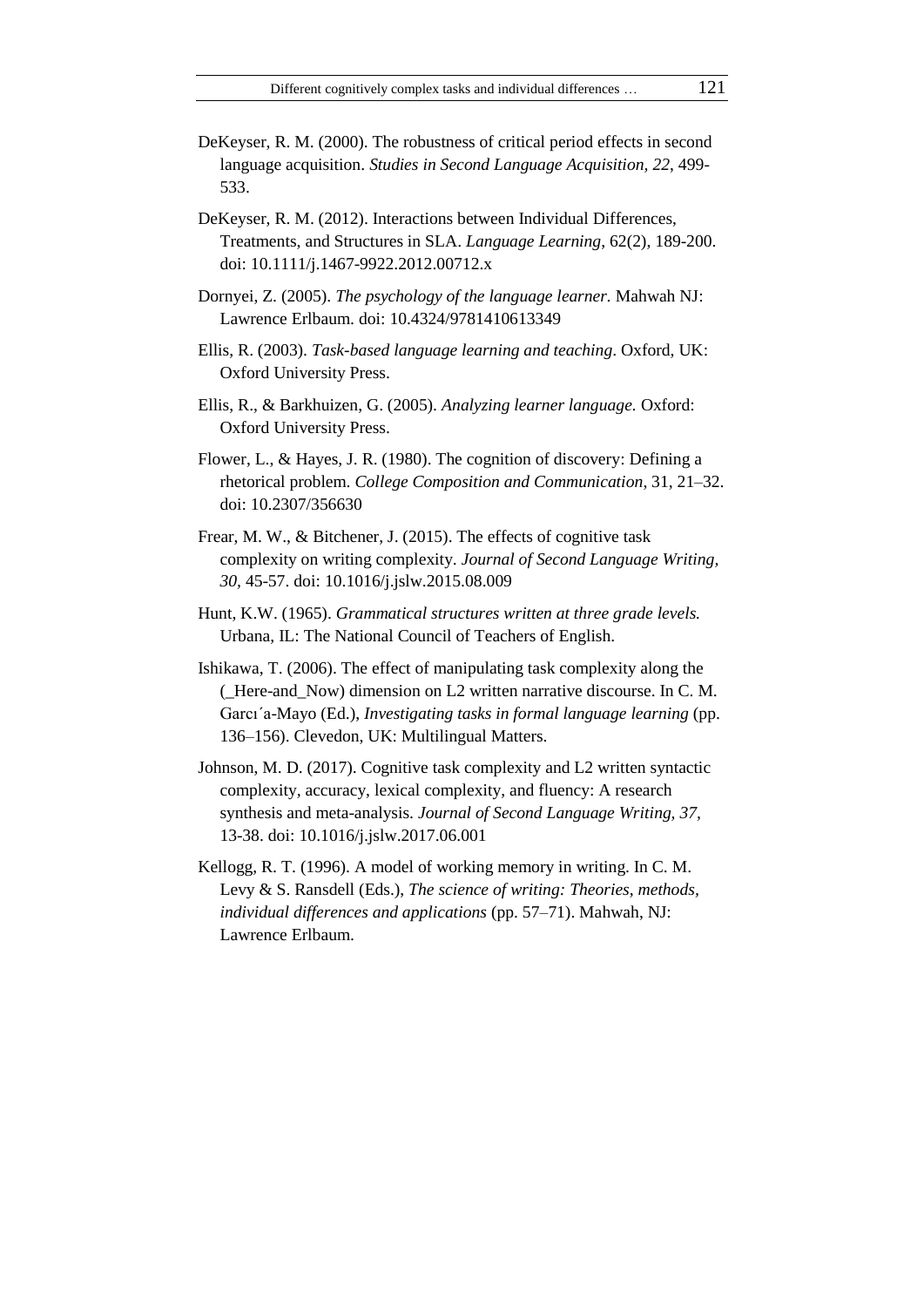- Kormos, J. (2011). Task complexity and linguistic and discourse features of narrative writing performance. *Journal of Second Language Writing,* 20, 148–161. doi: 10.1016/j.jslw.2011.02.001
- Kormos, J., & Trebits, A. (2011). Working memory capacity and narrative task performance. In P. Robinson (ed.), Second language task complexity: *Researching the cognition hypothesis of language learning and performance* (pp. 268-85).Amsterdam: John Benjamins. doi: 10.1075/tblt.2.17ch10
- Kormos, J., & Trebits, A. (2012). The role of task complexity, modality and aptitude in narrative task performance. *Language Learning*, 62(2), 439- 472. doi: 10.1111/j.1467-9922.2012.00695.x
- Kuiken, F., & Vedder, I. (2006). Cognitive task complexity and linguistic performance in French L2 writing. In M. Garcı´a-Mayo (Ed.), *Investigating tasks in formal language learning* (pp. 117–135). Clevedon, UK: Multilingual Matters.
- Kuiken, F., & Vedder, I. (2007). Task complexity and measures of linguistic performance in L2 writing. *International Review of Applied Linguistics in Language Teaching*, 45, 261–284. doi: 10.1515/iral.2007.012
- Kuiken, F., & Vedder, I. (2008). Cognitive task complexity and written output in Italian and French as a foreign language. *Journal of Second Language Writing, 17,* 48-60. doi: 10.1016/j.jslw.2007.08.003
- Kuiken, F., & Vedder, I. (2011). Task complexity and linguistic performance in L2 writing and speaking: The effect of mode. In P. Robinson (Ed.), *Second language task complexity: Researching the cognition hypothesis of language learning and performance* (pp. 91–104). Amsterdam: John Benjamins. doi:10.1075/tblt.2.09ch4
- Kuiken, F., & Vedder, I. (2012). Syntactic complexity, lexical variation and accuracy as a function of task complexity and proficiency level in L2 writing and speaking. In A. Housen, F. Kuiken, & I. Vedder (Eds.), *Dimensions of L2 performance and proficiency: Complexity, accuracy and fluency in SLA* (pp. 143–170). Amsterdam: John Benjamins. doi:10.1075/lllt.32.07kui
- Mohammadzadeh M. A. R., Dabaghi, A., & Tavakoli, M. (2013). The effects of simultaneous use of pre-planning along ±here-and-now dimension on fluency, complexity, and accuracy of Iranian EFL learners' written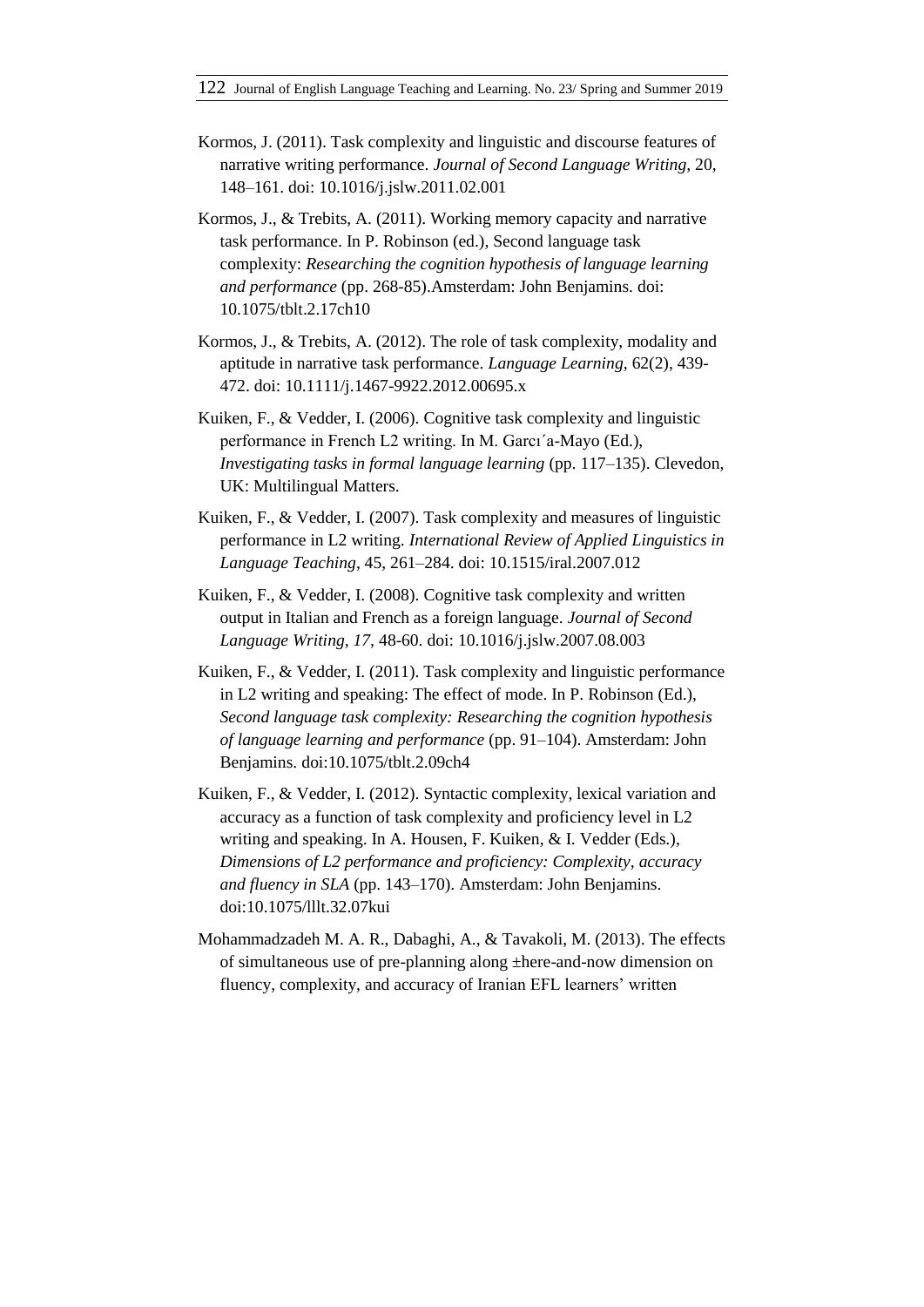performance. *International Journal of Research Studies in Language Learning, 2*(3), 49–65. doi: 10.5861/ijrsll.2012.168

- Niwa, Y. (2000). Reasoning demands of L2 tasks and L2 narrative production: Effects of individual differences in working memory, intelligence, and aptitude (Unpublished M.A. dissertation). Aoyama Gakuin University, Tokyo.
- Norris, J. M., & Ortega, L. (2009). Towards an organic approach to investigating CAF in instructed SLA: The case of complexity. *Applied Linguistics,* 555-578. doi:10.1093/applin/amp044
- Ong, J. (2014). How do planning time and task conditions affect metacognitive processes of L2 writers? *Journal of Second Language Writing*, 23, 17–30. doi:10.1016/j.jslw.2013.10.002
- Ong, J., &Zhang, L.J. (2010). Effects of task complexity on the fluency and lexical complexity in EFL students' argumentative writing. *Journal of Second Language Writing,* 19, 218–233. doi: 10.1016/j.jslw.2010.10.003
- Ong, J., & Zhang, L. J. (2013). Effects of the manipulation of cognitive processes on EFL writers" text quality. *TESOL Quarterly*, 47, 375–398. doi:10.1002/tesq.55
- Parry, T. S., & Child, J. R. (1990). Preliminary investigation of the relationship between *VORD*, *MLAT*, and language proficiency. In T. Parry & C. W. Stansfield (Eds.), *Language aptitude reconsidered* (pp. 30–66). Englewood Cliffs, NJ: Prentice Hall.
- Petersen, C., & Al-Haik, A. (1976). The development of the defense language aptitude battery. *Educational and Psychological Measurement, 36*, 369–380. doi: [10.1177/001316447603600216](https://doi.org/10.1177/001316447603600216)
- Porte, R., & Richards, K. (2012). Focus article: Replication in second language writing research. *Journal of Second Language Research*, 21, 284–293. doi: 10.1016/j.jslw.2012.05.002
- Robinson, P. (2001a). Task complexity, cognitive resources, and syllabus design: A triadic framework for investigating task influences on SLA. In P. Robinson (Ed.), *Cognition and second language instruction* (pp. 287– 318). New York: Cambridge University Press. doi: 10.1017/cbo9781139524780.012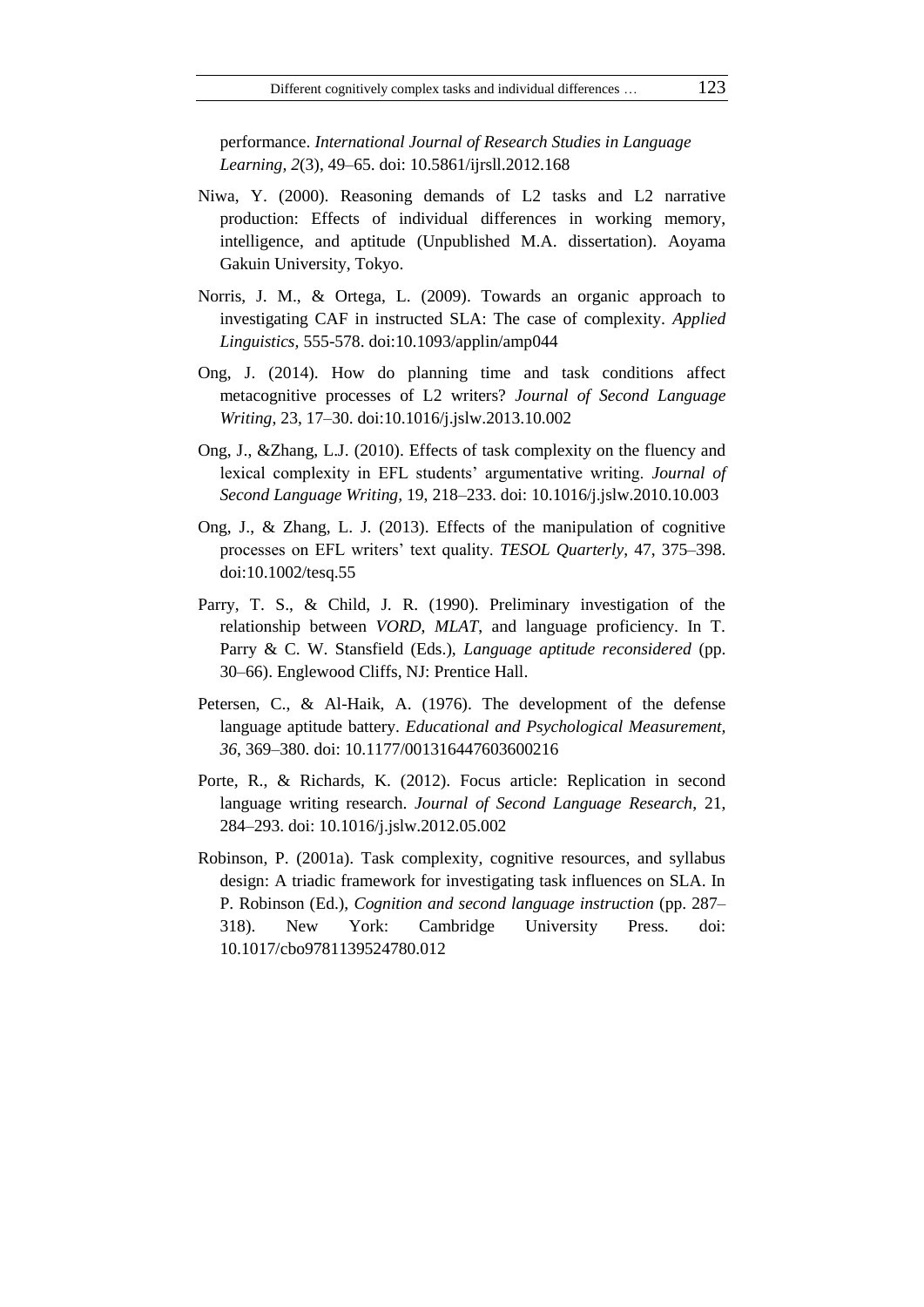- Robinson, P. (2001b). Task complexity, task difficulty, and task production: Exploring interactions in a componential framework. *Applied Linguistics,*  22, 27–57. doi:10.1093/applin/22.1.27
- Robinson, P. (2003). The cognition hypothesis, task design, and adult taskbased language learning. *Second Language Studies,* 21, 45–105.
- Robinson, P. (2005a). Aptitude and second language acquisition. *Annual Review of Applied Linguistics*, 25, 45-73. doi:10.1017/s0267190505000036
- Robinson, P. (2005b). Cognitive complexity and task sequencing: Studies in a componential framework for second language task design. *International Review of Applied Linguistics, 43,* 1-32. doi: 10.1515/iral.2005.43.1.1
- Robinson, P. (2007a). Aptitudes, abilities, contexts and practice. In R. DeKeyser (Ed.), *Practice in a second language: Perspectives from cognitive psychology and applied linguistics* (pp. 256-286). Cambridge: Cambridge University Press. doi: 10.1017/cbo9780511667275.015
- Robinson, P. (2007b). Task complexity, theory of mind, and intentional reasoning: Effects on L2 speech production, interaction, uptake and perceptions of task difficulty. *International Review of Applied Linguistics, 45,* 237-257. doi: 10.1515/iral.2007.009
- Robinson, P. (2011). Second language task complexity, the cognition hypothesis, language learning and performance. In P. Robinson (Ed.), *Second language task complexity: Researching the cognition hypothesis of language learning and performance* (pp. 3–38). Amsterdam: John Benjamins. doi: 10.1075/tblt.2.05ch1
- Ruiz-Funes, M. (2013, November). The interplay between task complexity in foreign language writing at the intermediate level and measures of syntactic complexity, accuracy and fluency (CAF). Paper presented at the American Council on Teaching of Foreign Languages (ACTFL).
- Ruiz-Funes, M. (2014). Task complexity and linguistic performance in advanced college-level foreign language writing. In H. Byrnes & R. M. Mancho´n (Eds.), *Task-based language learning: Insights from and for L2 writing* (pp. 163–192). Amsterdam: John Benjamins. doi:10.1075/tblt.7.07rui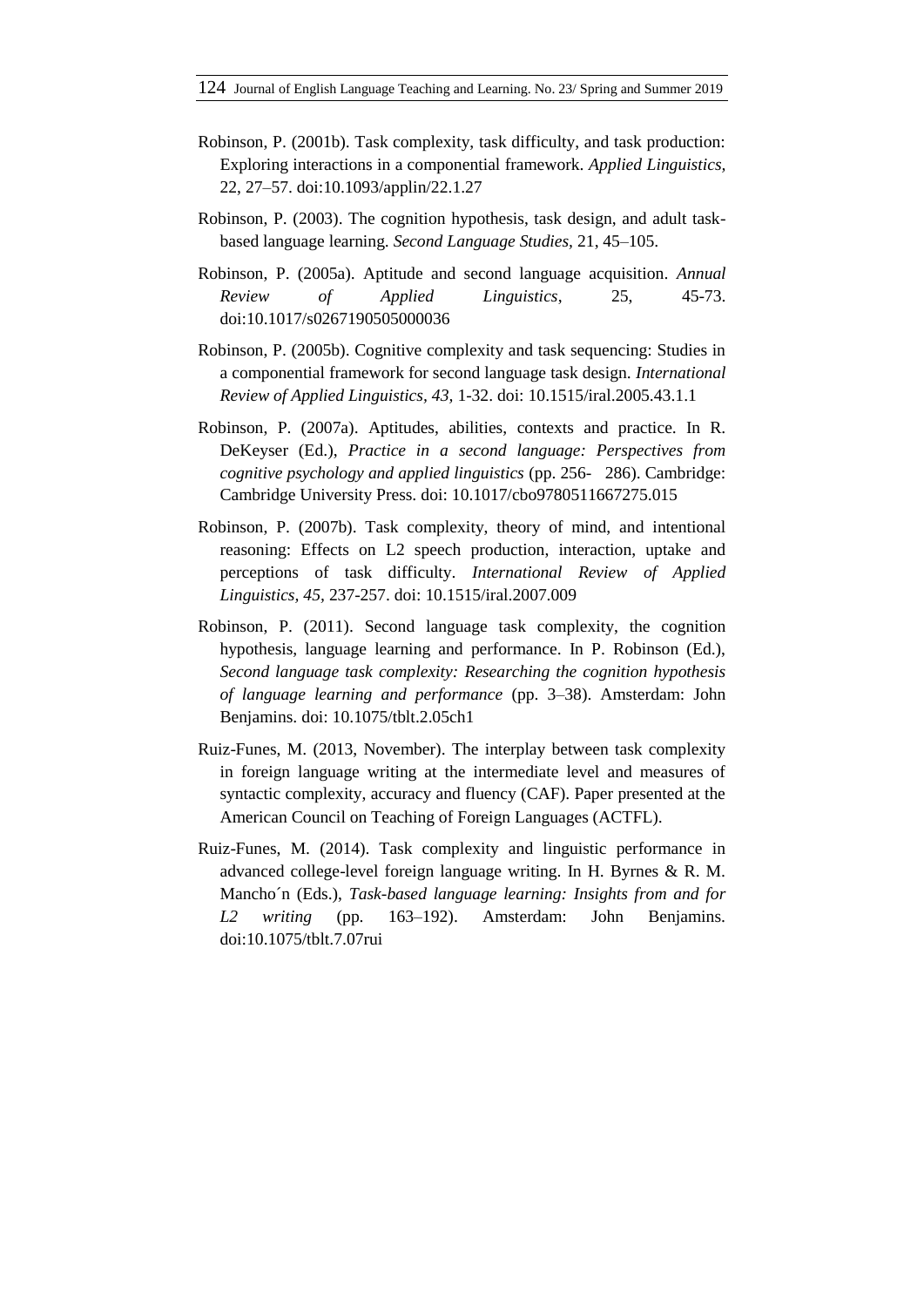- Ruiz-Funes, M. (2015). Exploring the potential of second/foreign language writing for language learning: The effects of task factors and learner variables. *Journal of Second Language Writing ,* 28 , 1–19. doi:10.1016/j.jslw.2015.02.001
- Samuda, V., & Bygate, M. (2008). *Tasks in second language learning.* New York: Palgrave Macmillan. doi:10.1057/9780230596429\_5
- Sawyer, M. & Ranta, L. (2001). Aptitude, individual differences, and instructional design. In P. Robinson (Ed.), *Cognition and second language instruction* (pp. 319-353). New York: Cambridge University Press. doi: [10.1017/cbo9781139524780.013](https://doi.org/10.1017/cbo9781139524780.013)
- Schmidt, R. (2001). Attention. In P. Robinson (Ed.), *Cognition and second language learning* (pp. 3–32). Cambridge: Cambridge University Press. doi[:10.1017/cbo9781139524780.003](https://doi.org/10.1017/cbo9781139524780.003)
- Shajeri, E., & Izadpanah, S. (2016). The impact of task complexity along single task dimension on Iranian EFL learners' writing production. *Theory and Practice in Language Studies, 6,* 935–945. doi:10.17507/tpls.0605.04
- Skehan, P. (1996). A framework for the implementation of task based instruction. *Applied Linguistics,* 17, 38–62. doi:10.1075/tblt.1.06afr
- Skehan, P. (1998). *A cognitive approach to language learning.* Oxford: Oxford University Press.
- Skehan, P. (2001). Tasks and language performance assessment. In M. Bygate, P. Skehan, & M. Swain (Eds.), *Researching pedagogic tasks: Second language learning, teaching, and testing* (pp. 167–185). London: Longman.
- Skehan, P. (2003). Task-based instruction. *Language Teaching,* 36, 1–14. doi: 10.1017/s026144480200188x
- Skehan, P. (2009). Modelling second language performance: Integrating complexity, accuracy, fluency, and lexis. *Applied Linguistics, 30,* 510- 532. [doi: 10.1093/applin/amp047](https://doi.org/10.1093/applin/amp047)
- Skehan, P., & Foster, P. (1999). The influence of task structure and processing conditions on narrative retellings. *Language Learning,* 49, 93–120. doi:10.1111/1467-9922.00071